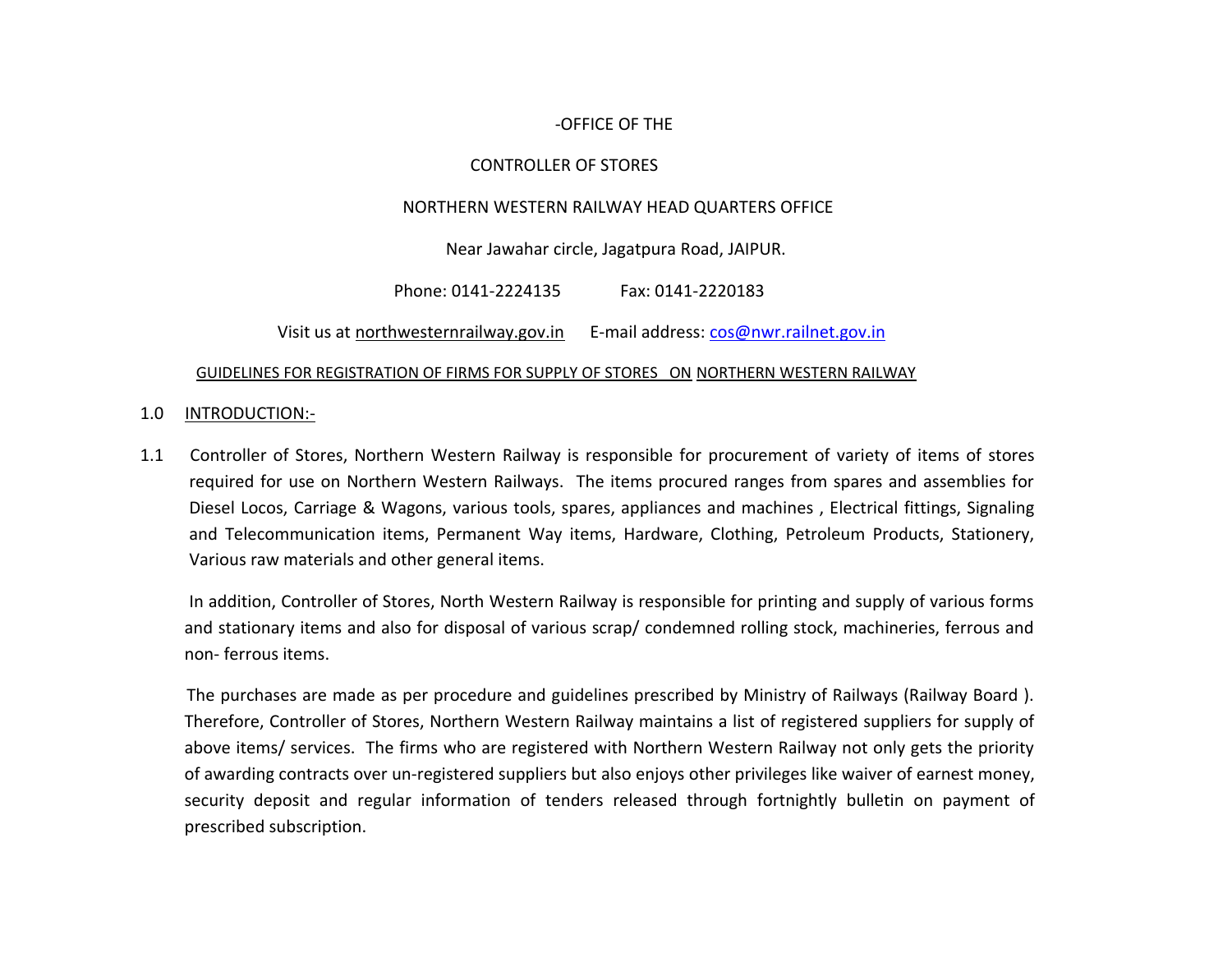- 1.2 The Railways registers manufacturers or their authorized agents only after assessing the capacity cum capability and the checks prescribed by the Ministry of Railways. However, Traders registered with other zonal Railways can **only** be considered for registration, subject to fulfillment of eligibility criteria and on the merit of the case. Adequate weightage is given to the Quality Control measures and Quality System certification (like ISO-9000) taken by the manufacturers. The registration is done initially for two years and thereafter reviewed for renewal in every three years.
- 1.3 Firms situated outside the Northern Western Railway should get themselves registered with their home Railway and thereafter apply for registration with Northern Western Railway.
- 1.4 Registration of SSI units registered with NSIC under Single Point Registration Scheme: Such units are treated at par with those registered with other zonal Railways and they are entitled for all facilities / concessions available as per the directives issued by the Govt. of India from time to time. Units registered with NSIC are considered for registration by North Western Railways on submission of application as detailed in para 2.0 below.
- 1.5 The firms registered with this railway are eligible to quote only for the items and monetary limits for which they are registered. However, such firms are not debarred to get orders in excess of monetary limits and other groups of stores provided railways are satisfied about the capacity cum capability of the firm and requisite earnest money/ security deposit is obtained as is being done in case of un-registered firm.

#### 2.0 PROCEDURE OF REGISTRATION:

2.1 Each firm is required to submit an application for registration on the prescribed form obtainable by remitting an amount of Rs.100/- (Rs.25/- in case of NSIC registered firm) in the form of Demand Draft in favour of "FA&CAO/ N.W.Rly., Jaipur". Neatly typed and completed form is to be submitted to the office of "Controller of Stores, Northern Western Railway, Near Jawahar circle, Jagatpura Road, Jaipur" along with all prescribed documents and an amount of Rs.1000/- ( Nil for NSIC registered firms) as application processing fee. The [APPLICATION FORM](file:///C:/Documents and Settings/cionwr/Local Settings/Temp/Application Form.pdf) for registration is also annexed here which can be downloaded. If the downloaded form is used , the firms are required to furnish a fee of Rs.100/- (Rs.25/- in case of NSIC registered firm) towards cost of form in the form of Demand Draft in favor of "FA&CAO/ Northern Western Railway, Near Jawahar circle,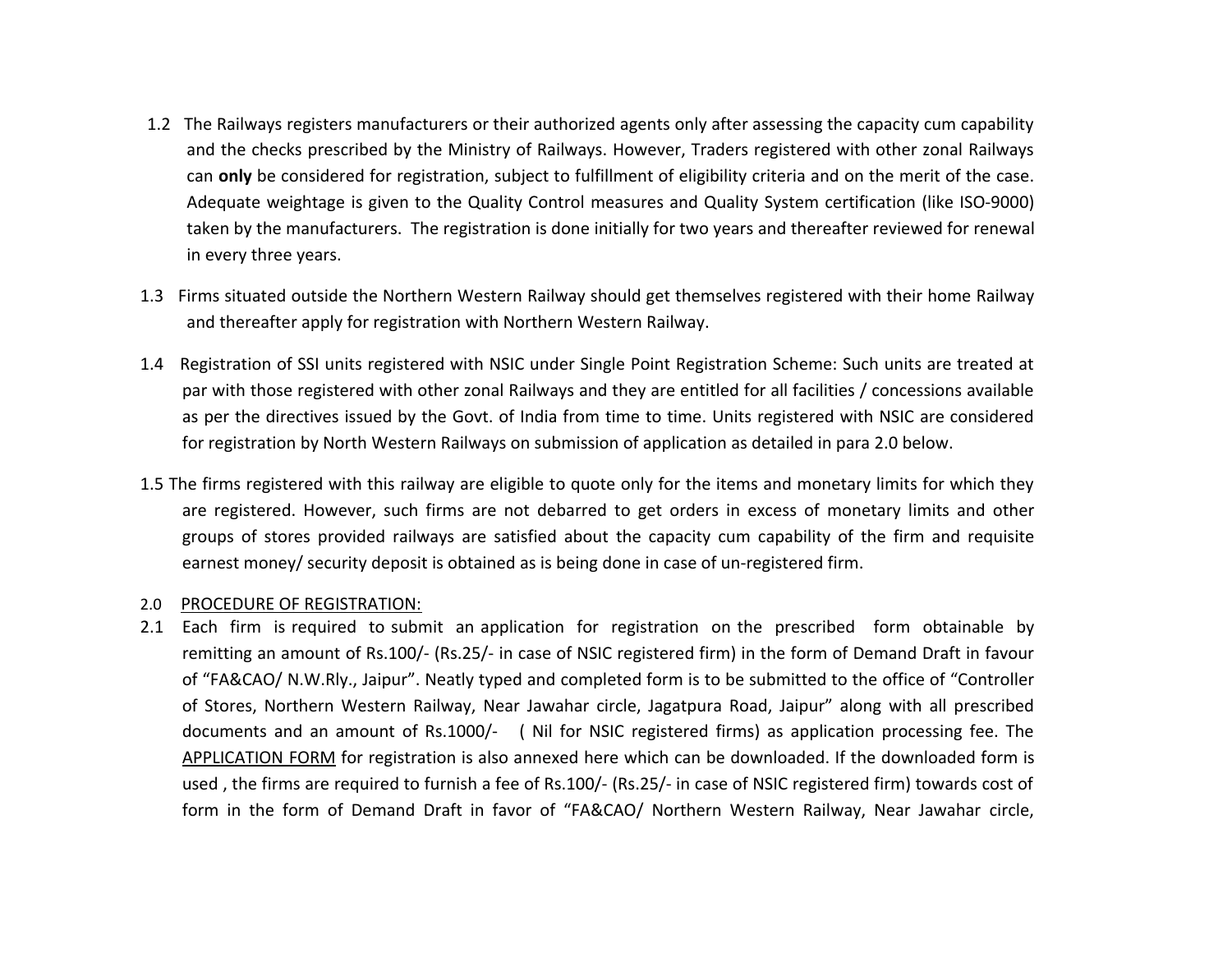Jagatpura Road, JAIPUR" while submitting the completed Application Form in addition to processing fees asked above. The above amount can also be paid in cash with Divisional Cashier & Pay Master, Northern Western Railway, Jaipur and original cash receipt may be enclosed with the Application Form.

2.2 The firm may fill up the application form and enclose the required documents ( as advised in the Instructions for filling up the Application Form) duly signed and attested. It is desirable that the firms may go through the "Instructions for filling up the application form and supplying of other particulars required for registration" of the application form. For the convenience of firms, a check list is given at the end of application form which may be filled up to ensure completeness of the documents and enclose this checklist along with the application form duly filled in.

It may be note that incomplete application are likely to rejected without any reference being made to the firm.

## 2.3 NECESSARY DOCUMENTS TO BE SUBMITTED BY ALL FIRMS:-

The following documents shall have to be submitted by all firms for initial registration:-

1. Registration form duly filled in with enclosures.

2. Documents (duly attested by notary) with respect to constitutions of firm like Memorandum & article of Association, in case of company; partnership deed, incase of partnership or affidavit from proprietor.

3. Affidavit on stamp paper from Sole proprietor, Partners or Director of company, as the case may be, intimating their responsibilities/liabilities in the firm & also indicating whether they are partner or director in any other firm.

- 4. Affidavit on stamp paper for not being banned for business dealing with government.
- 5. Photo copy of sale tax registration certificate/Tin number
- 6. Past 03 years financial statement i.e. balance sheet, profit & loss accounts.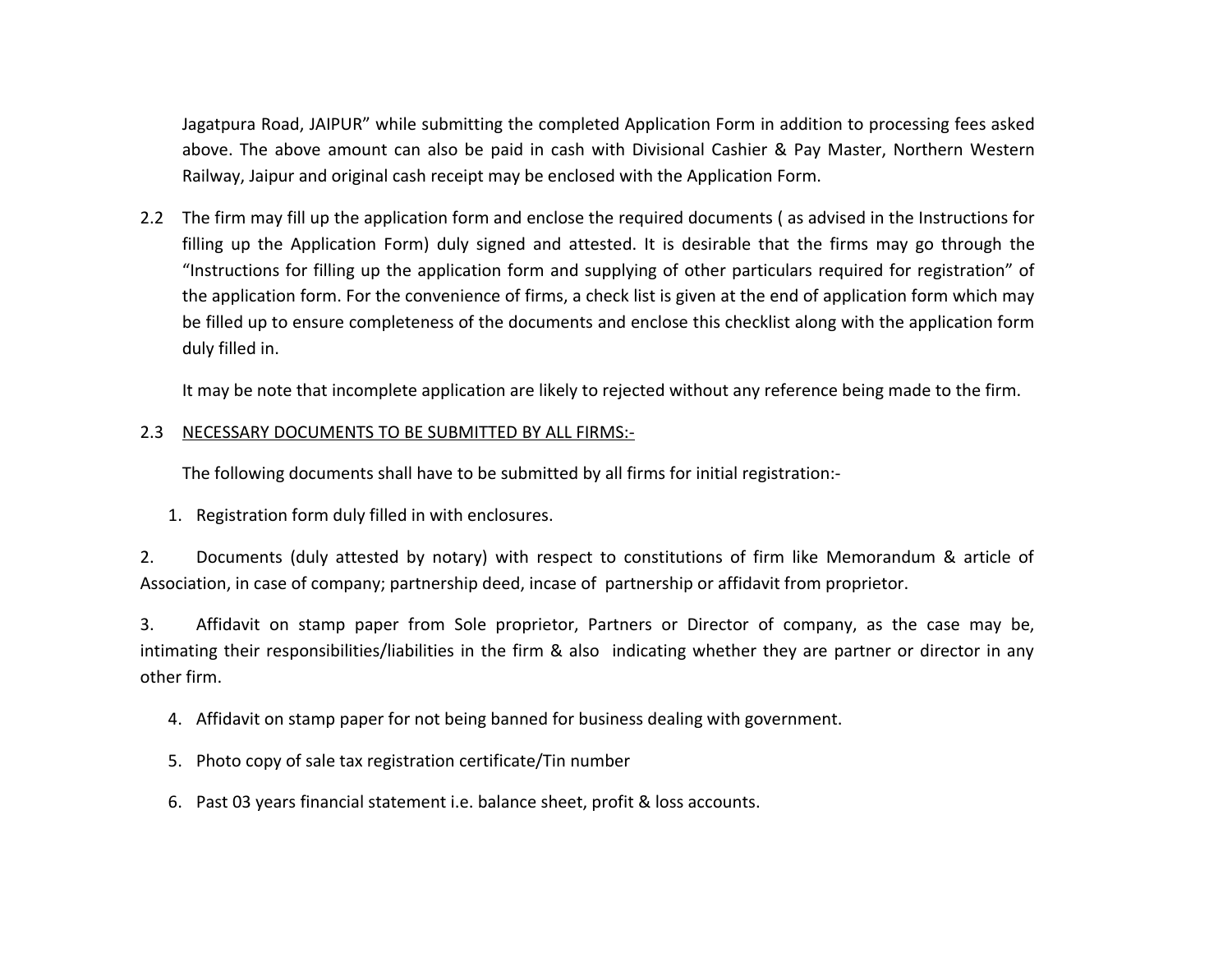7. Bank details & Banker's report.

8. If registered with other Rly's/DGS&D/NSIC/RDSO & other Govt. organization, to submit photo copy of valid registration certificates (duly attested by notary or gazetted officer)

- 9. Photo copy of past performance documents (duly attested by notary or gazetted officer)
- 10. Necessary communication facilities i.e. Phone No., Fax No. & E-mail address.
- 11. Photo copy of digital signature certificate as mention in para-2.8

## 2.4 CRITERIA FOR REGISTRATION:-

The request of firm for registration shall be considered on following basis:-

- i) A availability of all desired valid documents alongwith application form.
- ii) On the basis of merit.
- iii) Railway may depute an officer for inspection of firm falling within jurisdiction of North Western Railway prior to taking decision on application of the firm about registration. However, Railway reserves the right to reject any application for registration without assigning any reason. After registration an amount Rs.2400/- have to be paid by the firm for fortnightly bulletin subscription for two years, in case firm desires to get copy of bulletin by post. It may be noted that a copy of bulletin is also available on website of this Railway.

## 2.5 RENEWAL OF REGISTRATION

The firms are registered for a period of two years initially. There after their registration is renewed for every three years. The firms are required to apply for the renewal at least three months in advance of expiry of registration along with the following documents:

- 1. Affidavit on non-judicial stamp paper duly attested by Notary public certifying the following:
	- i) That banning of the firm has not been done by Ministry of Railway/Ministry of supply, semi government or other local bodies, including Director/Partner/Proprietor of the firm.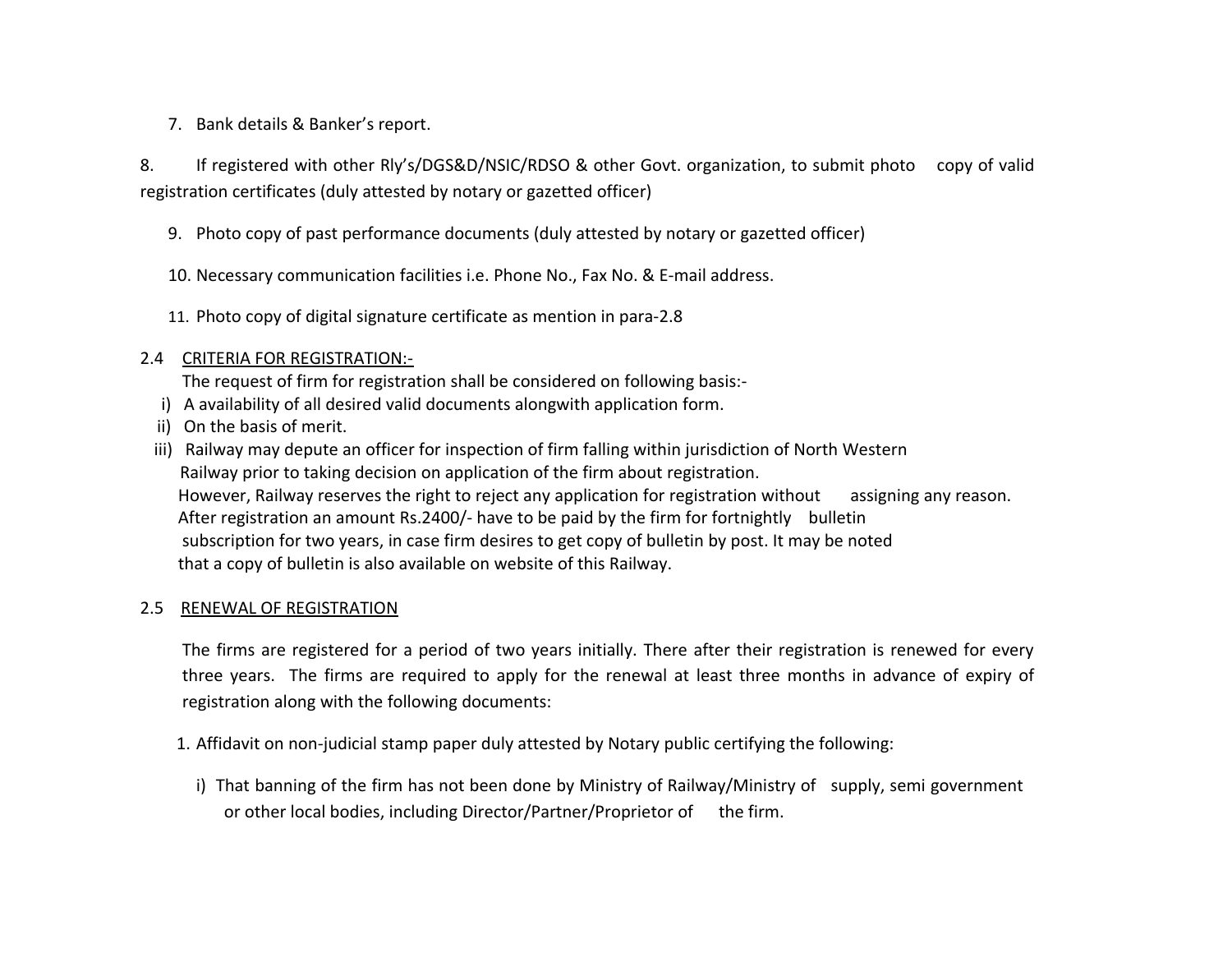- ii) That all the orders received during the last two years from North Western Railway have been shown in the performance statement and nothing is concealed.
- iii) That there is no change in constitution of the firm.
- iv) That no recoveries are due against the firm.
- v) That no case is pending for Arbitration.
- 2. Photocopy of current ISO-9001 certificate attested by Notary Public or Gazetted Officer.
- 3. Photocopy of current registration with SSI/NSIC/Other Railways/factory license or OEMs authorization renewal certificate (if applicable) duly attested by Notary Public / Gazetted Officer.
- 4. Performance statement in duplicate duly signed & stamped of orders secured from N.W.Rly. Since the registration/ last renewal giving details of items, quantity, value, D.P. & supply position.

# 2.6 CRITERIA FOR RENEWAL OF REGISTRATION

The request for Renewal of registration shall be considered on following basis:-

- i) Availability of all desired valid documents.
- ii) Performance of firm stipulated in para-1( ii )

However, Railway reserves the rights to reject renew the application for registration without assigning any reason.

# 2.7 CRITERIA FOR REGISTRATION/RENEWAL FOR THE FIRMS ALREADY REGISTRED WITH OTHER RAILWAY :

 If the firm is already registered in the other railway , it has to submit photocopy of valid registration certificate ( duly attested by notary or gazetted officer) for registration /renewal in same trade group and same monetary limit. Only following documents are required in such cases :

-Registration/Renewal form

-Registration/Renewal fees

-Digital signature certificate

-Attested photocopy of registration letter of other railway

# 2.8 DIGITAL SIGNATURE CERTIFICATE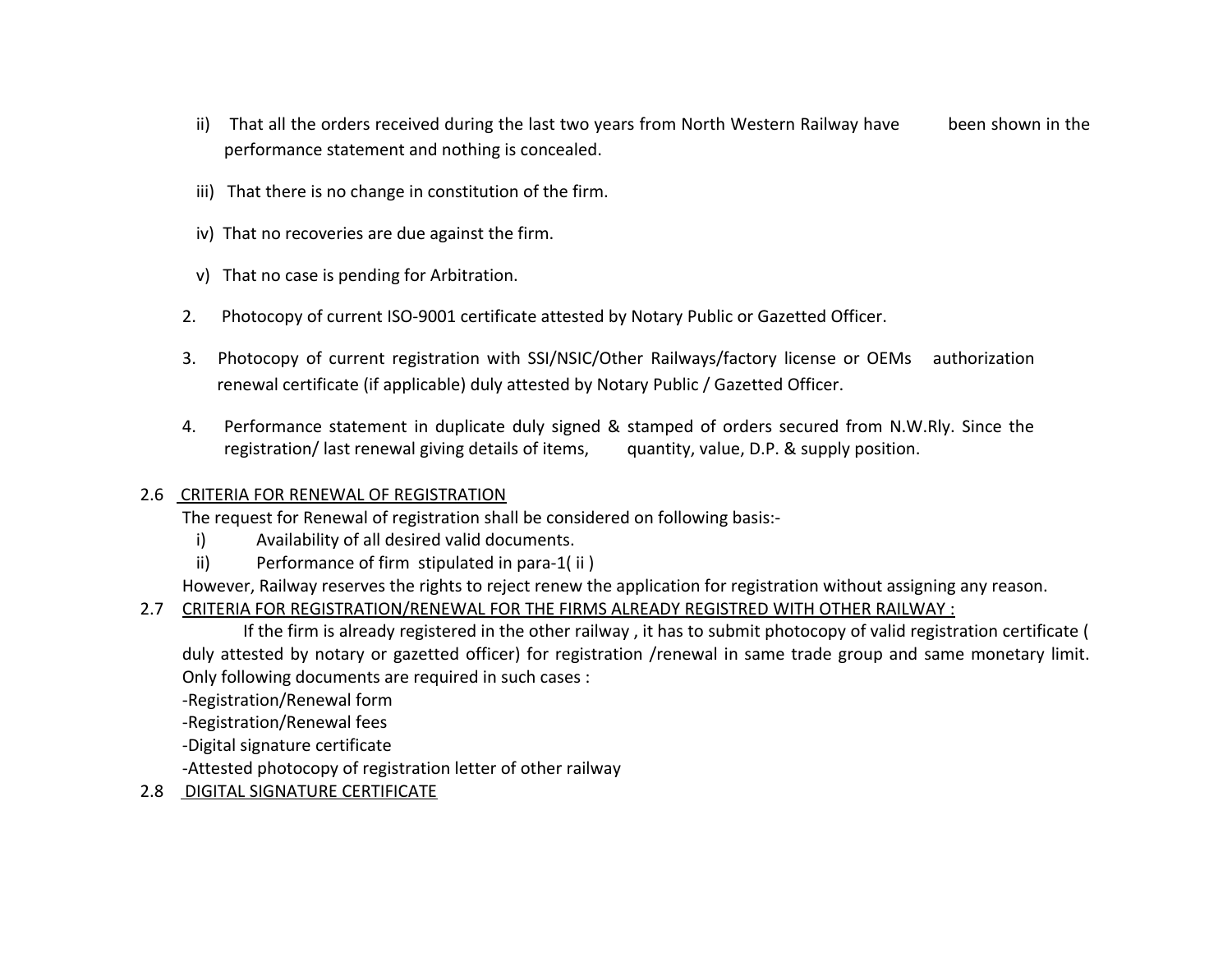Electronic Procurement System for procurement of materials has already been introduced on Northern Western Railway. It is, therefore, mandatory for each firm desirous of registration to obtain e-mail ID and Digital Certificate from any of the Certifying Authorities as per Government of India, IT Act 2000 and proof enclosed with the application form. The list of Licensed Certifying agencies is available on the web site of "Controller of Certifying Authorities (CCA) (**[www.cca.gov.in](http://www.cca.gov.in/)**). For the convenience of the applicants, a list of some of the Licensed Certifying agencies is given below:-

| S.No. | Name of Licensed CA                 | Website address        | Contact No.              |
|-------|-------------------------------------|------------------------|--------------------------|
|       |                                     |                        |                          |
| 1.    | Safes crypt                         | www.safescrypt.com     | 044-22540770             |
| 2.    | <b>NIC</b>                          | www.nic.in             | 011-24361133             |
| 3.    | <b>IDRBT</b>                        | idrbtca.org.in         | 40-23534982-85, 23536706 |
| 4.    | <b>TCS</b>                          | www.tcs-ca.tcs.co.in   | 022-22024827             |
| 5.    | <b>MTNL</b>                         | www.mtnltrustline.com  | 011-24329563/4,          |
|       |                                     |                        | 1600118855               |
| 6.    | <b>Customs &amp; Central Excise</b> | icert.gov.in           | 011-26877960             |
| 7.    | (n) Code solution CA(GNFC)          | www.ncodesolutions.com | 079-26857316/17/18       |

2.9 The firms are registered for specific trade groups of items. A list of these [TRADE GROUPS](file:///C:/Documents and Settings/cionwr/Local Settings/Temp/Trade Group.pdf) is enclosed & same can also be downloaded. The firms may apply for any one or more trade groups.

#### **DETAIL OF MAJOR VENDER TRADE GROUPS**

Major groups No.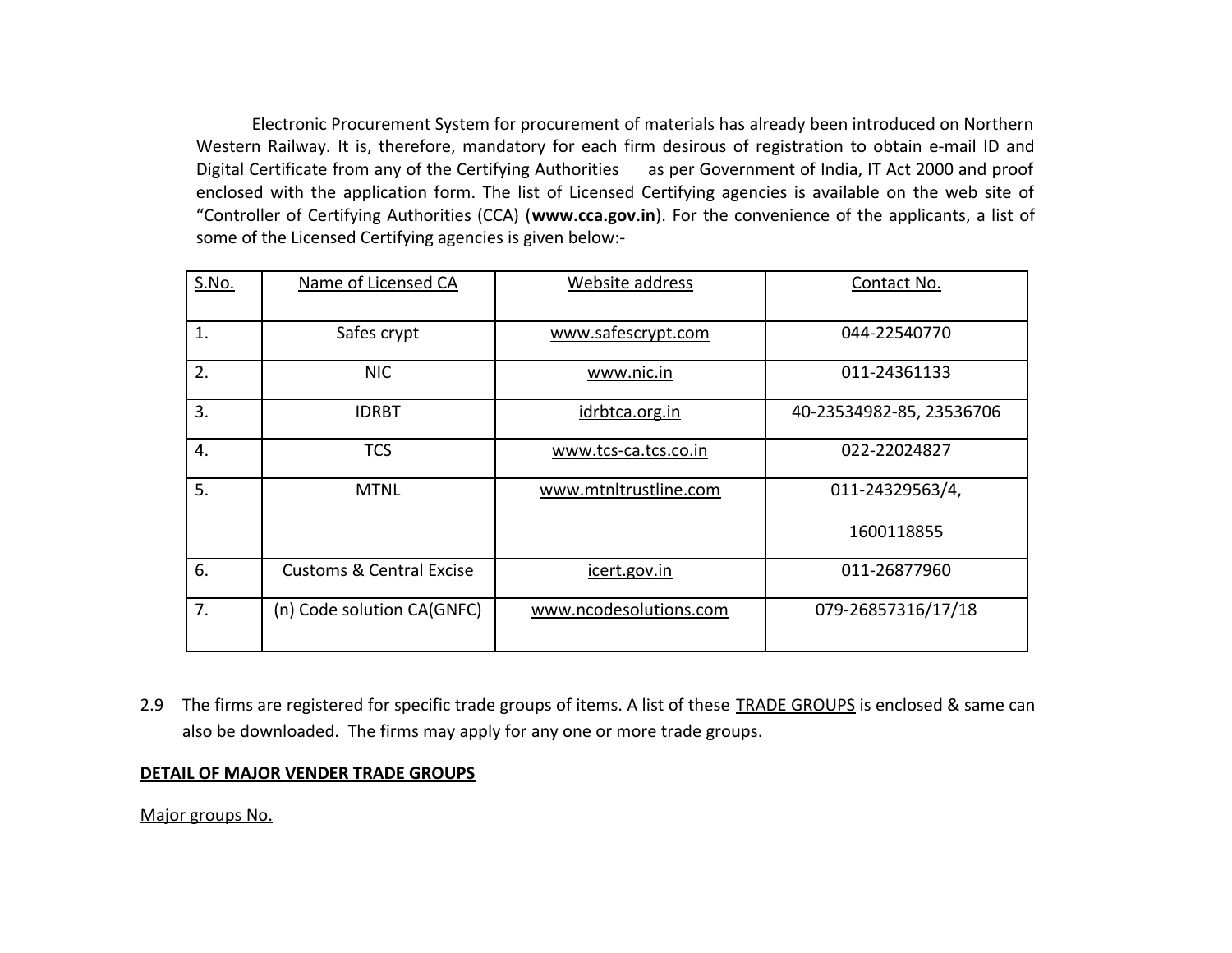- Metal processing groups
- Conversion/ Miscellaneous process groups.
- Items peculiar to steam locos.
- Items peculiar to diesel locos.
- Items peculiar to vehicale and chasis of diesel locos.
- Items peculiar to electric locos and EMUs.
- Items peculiar to coaching stock and wagons.
- Cables, conductors, transmission materials.
- General Electrical fittings
- Electrical measuring instruments, appliances and components
- Cells of all types. Lighting items ot special nature and electrical amenities for passengers.
- Electric sub station, transmission and distribution equipments.
- Electric machinery and parts.
- Telegraph and telephone equipments.
- Wireless equipments including electronic components and spares for communication.
- Mechanical signaling and interlocking equipments not covered by other groups.
- Electrical signaling and interlocking equipments
- 60 Permanent way and bridge work..
- Building materials and sanitary wares.
- Pipes and pipe fittings
- Plant and machinery including complete units
- Road motors, auto trucks, material handling equipments and spares.
- 70 Abrasives.
- Brushes, brush ware, baskets, and bamboo products.
- Tools , accessories, components and instruments .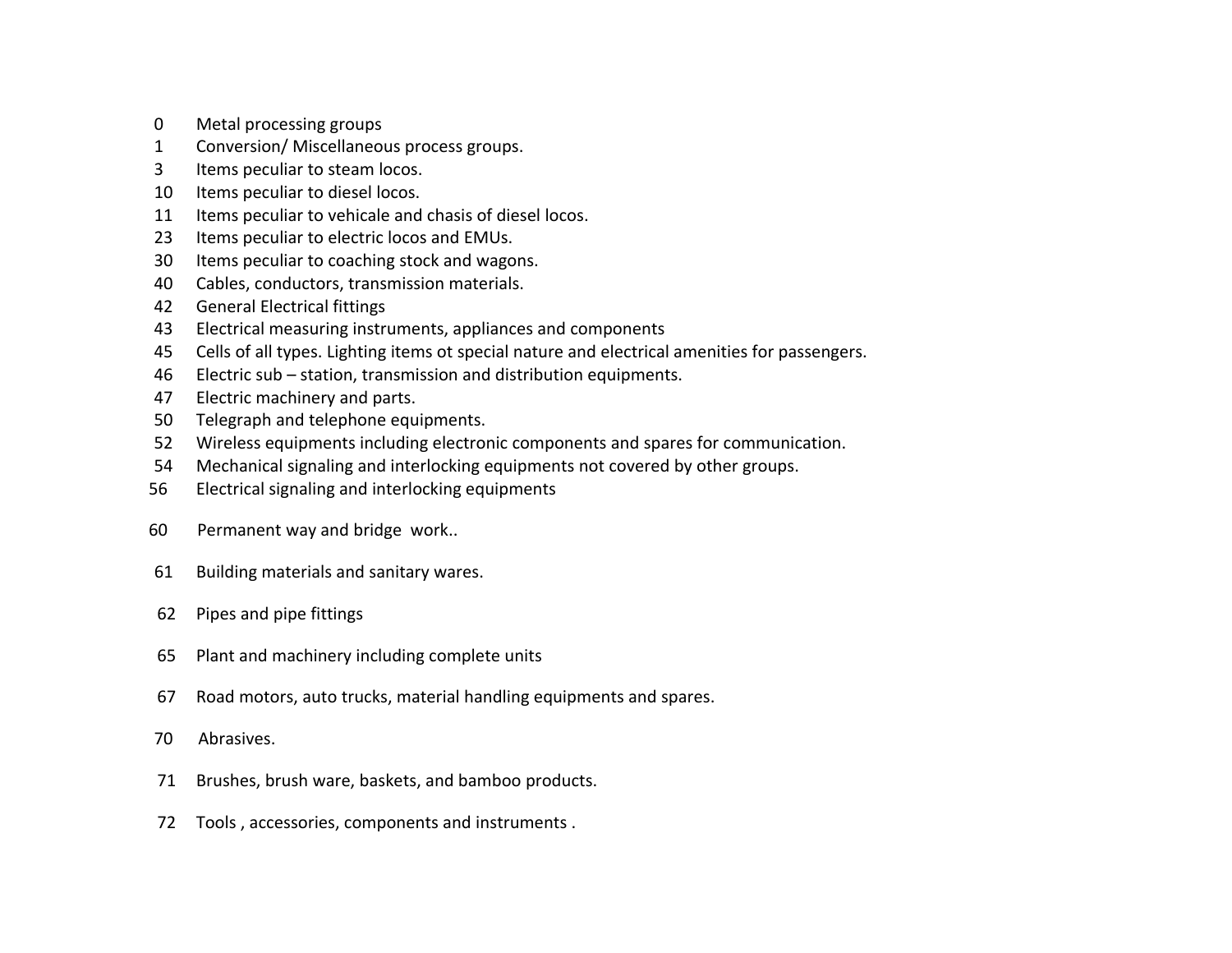- Hardware items , fasteners.
- 74 Hardware( other than fasteners) , wire ropes, chains, and allied fittings, oil lamps etc.
- Rubber, leather,canvas, plastic, flooring, and kindred materials.
- Electrodes, cutting and welding accessories, electrical and oxyacetylene.
- 77 paints, varnishes, and enamels ,including painters oil .
- 78 crockery, cutlery, napery,kitchen and tableware furniture and other equipments including clocks, watches,etc
- 79 cloth, clothing and personal equipments cotton products like cord ,twine ropes and waste cotton, etc
- 80 petroleum and petroleum product.
- Acids, chemicals and chemical products (including soaps, disinfectants, insecticides and explosives) and vegetable oils
- Drugs, pharmaceuticals, hospital instruments and appliances.
- 83 Stationary and photographic goods and equipments and laboratory equipments not covered elsewhere.
- Rafractories glass, glass substitutes, asbestos, fiber and packing materials.
- Ball and roller bearing .
- Fire fighting equipments
- Raw materials ( ferrous)
- Non ferrous metals
- Fuel other than petroleum products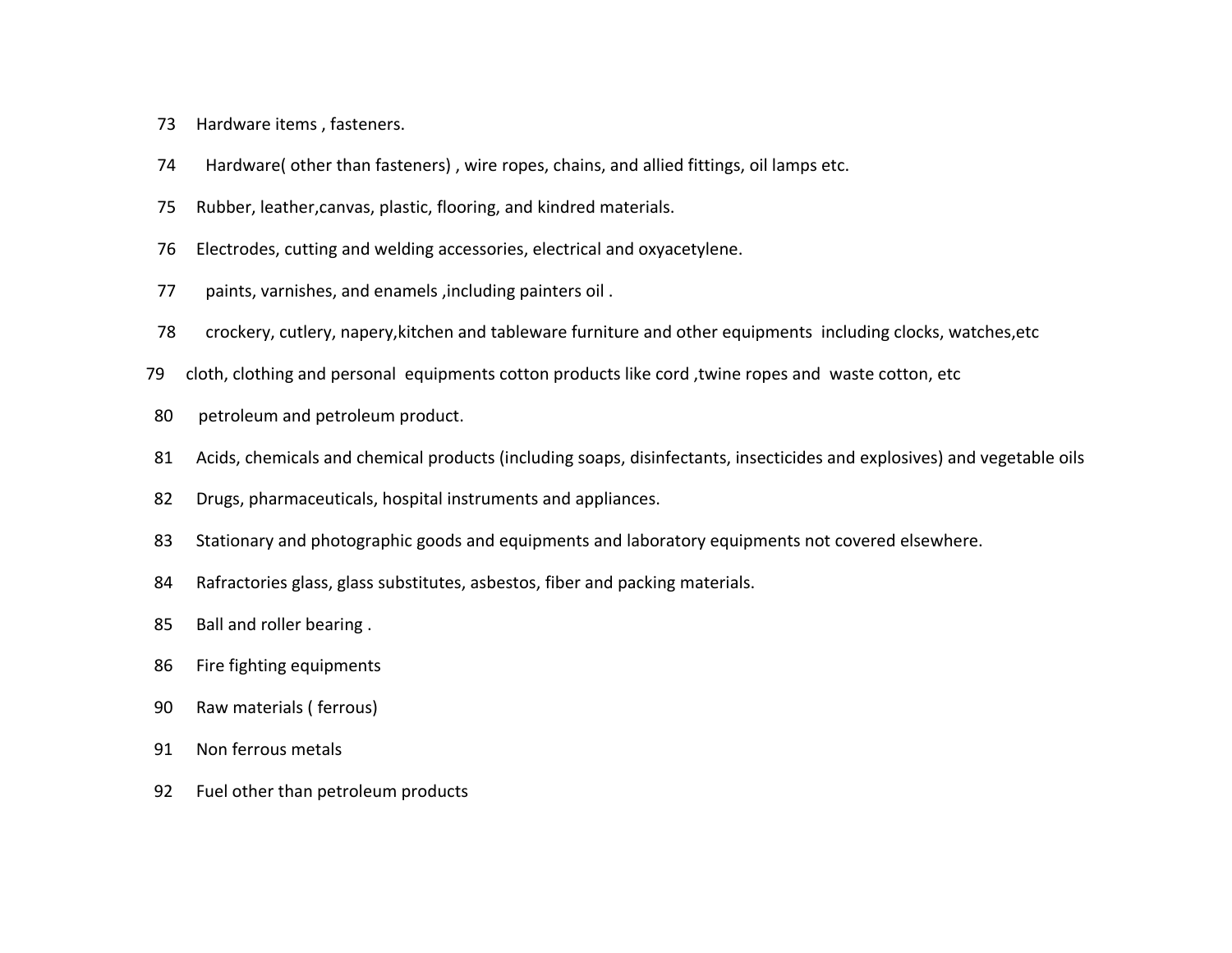- 93 Timbers
- 98 Scrap merchants

**Trade** 

#### **Group No**. **00- Metal Processing Groups**

- 0005 Light C.I. casting (including machining) up to 50 kgs
- 0006 Medium C, I casting (including machining )up to 1000 kgs
- 0007 Heavy C.I Casting ( including maching ) beyond 1000 Kgs.
- 0008 Spherodial graphite cast iron ,including machining .
- 0009 Machinate C.I.items.
- 0010 Steel casting s with machining up to 500Kgs
- 0011 Steel casting with Machining above 500Kgs
- 0016 Malleable casting with machining
- 0018 Non-ferrous casting with machining

0020 Die casting

0021 Forgings light with machining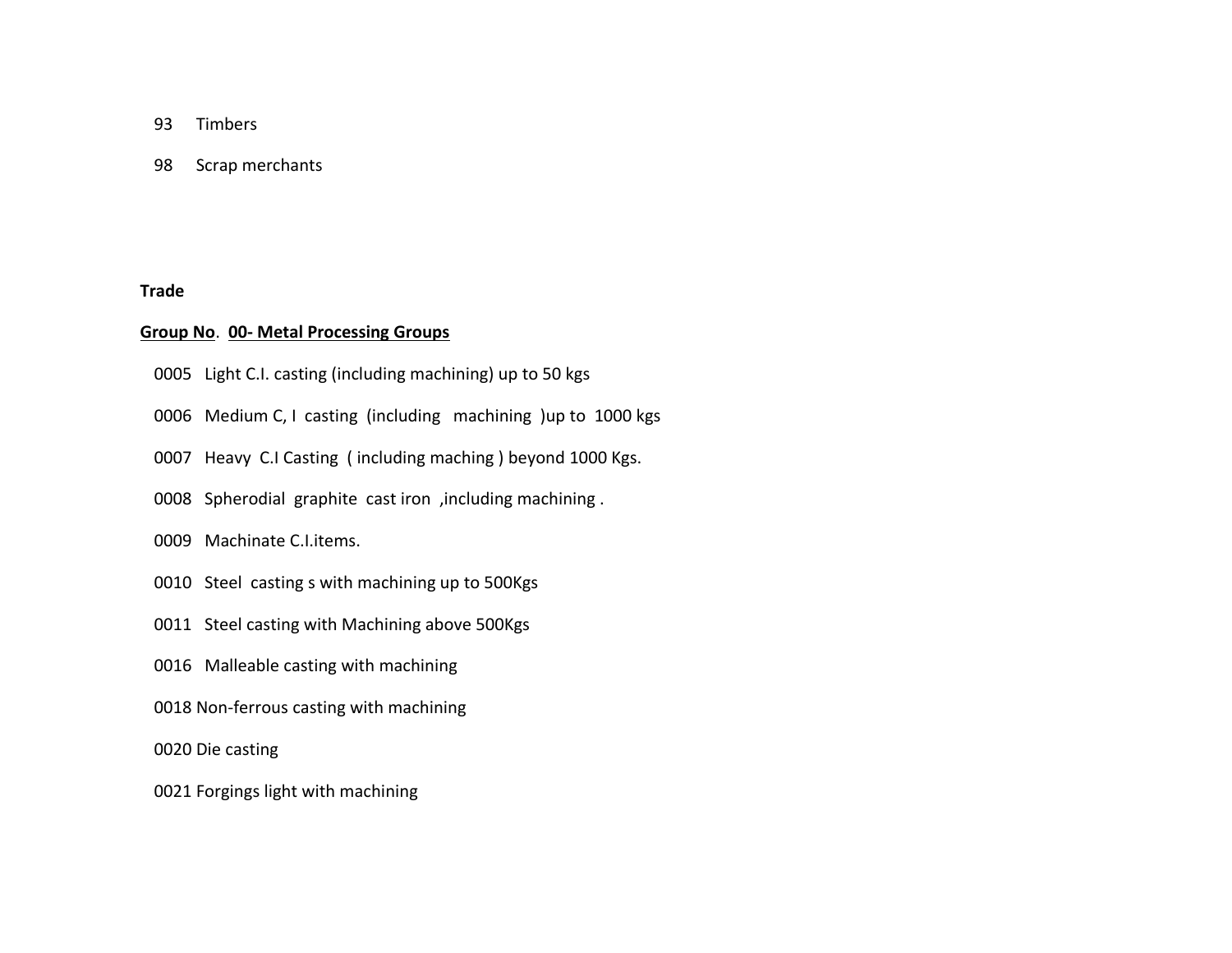Forgings medium with machining

Forgings heavy with machining

Drop stamping and off set forging.

Wheels tyres, axles for rolling stock.

Wheels ,tyres, axles for other than rolling stock.

Gult rings

Gears and pinions for traction motors

Gears and pinions for other operations

Components involving machining only

Heavy plate work

Heavy fabrication work special to rolling stock

abricated components welded and riveted

Punching and press work

Re-rolling –rounds and flats etc.

Springs helical and volute

Spring laminated

Spring of SS wire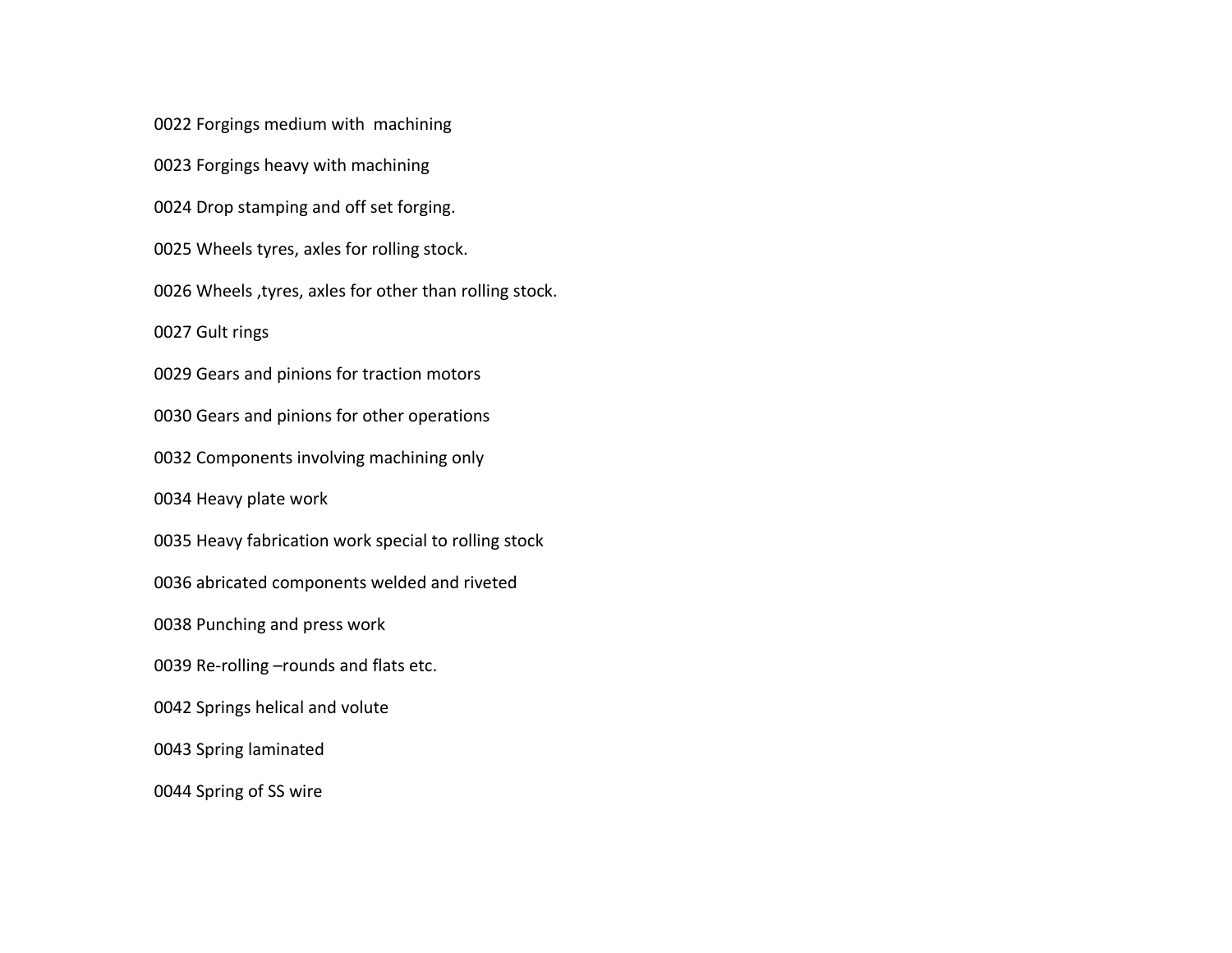Manganese steel components such as liners,pins and bushes.

#### **01- Conversion/ Miscellaneous Process Group**

Refining and smelting of non-ferrous scraps into virgin metals and alloy ingots

Heat treatment- flame, induction,case hardening /carburizing, metalizing.

Galvanising of components- Hot Dip / electrolysis

Anodising of components

Chromium plating of components , hard chromium, nickel, cadmium, lead plating of components

Non-metallic coating-Rubber lining, eposy coating, plastic coating etc.

Cutting and shearing of steel sections including plates

fabrication of bridge and other structures

Fabrication of garments, stitching

Printing and binding work

Transporting of steel and other materials

Clearance of consignments from the ports

Automobile body building

Automobile reoairs

 **03- Items peculiar to Steam locos**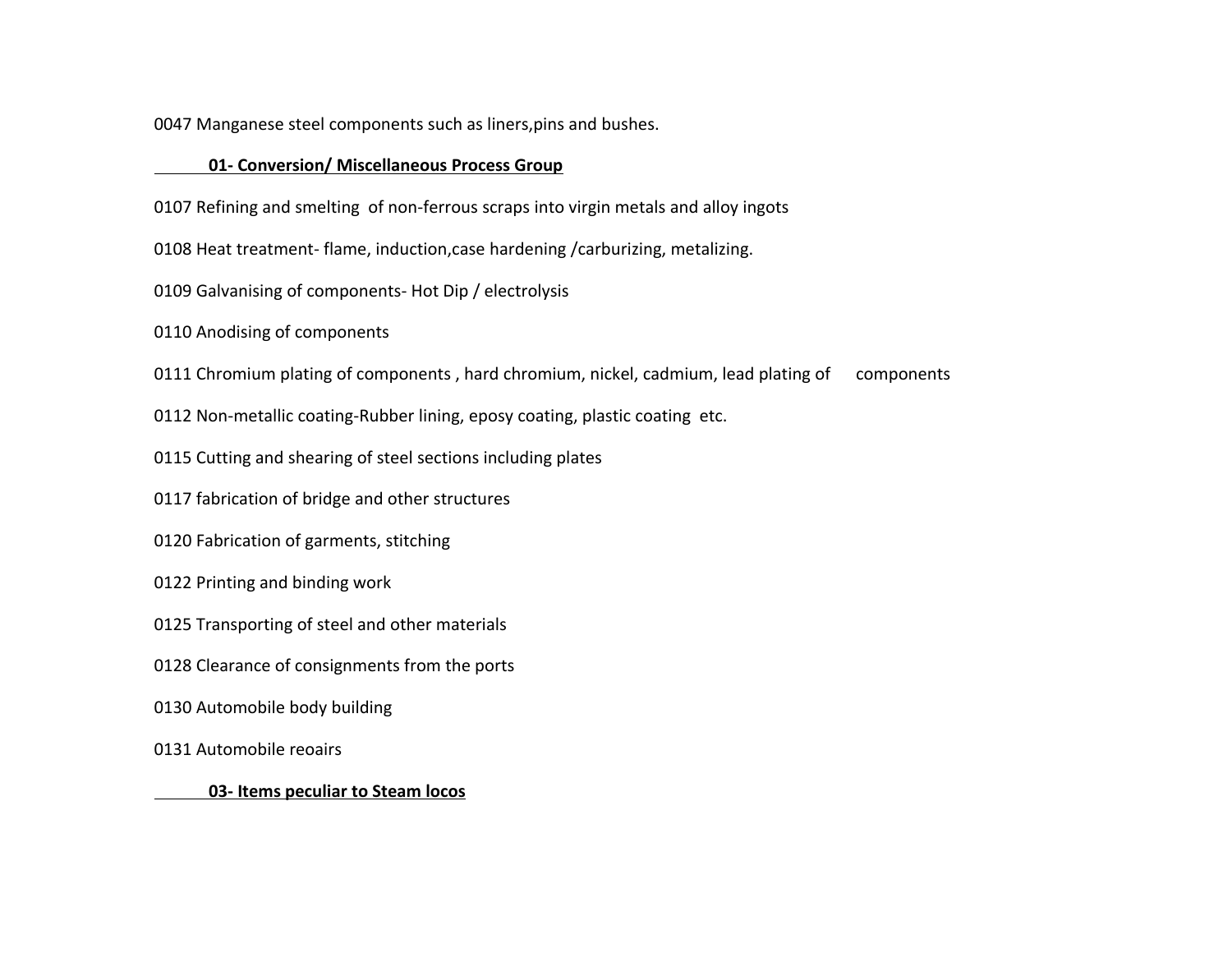VDO speedometer and its spares including recording charts and flexible shafts with end

Sending gears and parts.

Ejectors , steam brake valve and spears .

Injectors and spares .

Lubricators and spares.

Gauge glasses ,protector glass and bull:s eye ( sight feed glass).

Presure and vaccum gauges .

piston rod packing.

Grease guns . nipples and cups .

Super heater element complete or parts (Torpedo ends ).

Thermic siphon and parts .

Fire box including combustion chamber , tube and wrapper plates

Asbestos mattresses, asbestos packing, etc.

lubricators Pads.

0339 valves, valve, gear and their parts.

sophisticated and high precision spares for steam locos not otherwise classified

#### **10- Items Peculiar to Diesel Locos**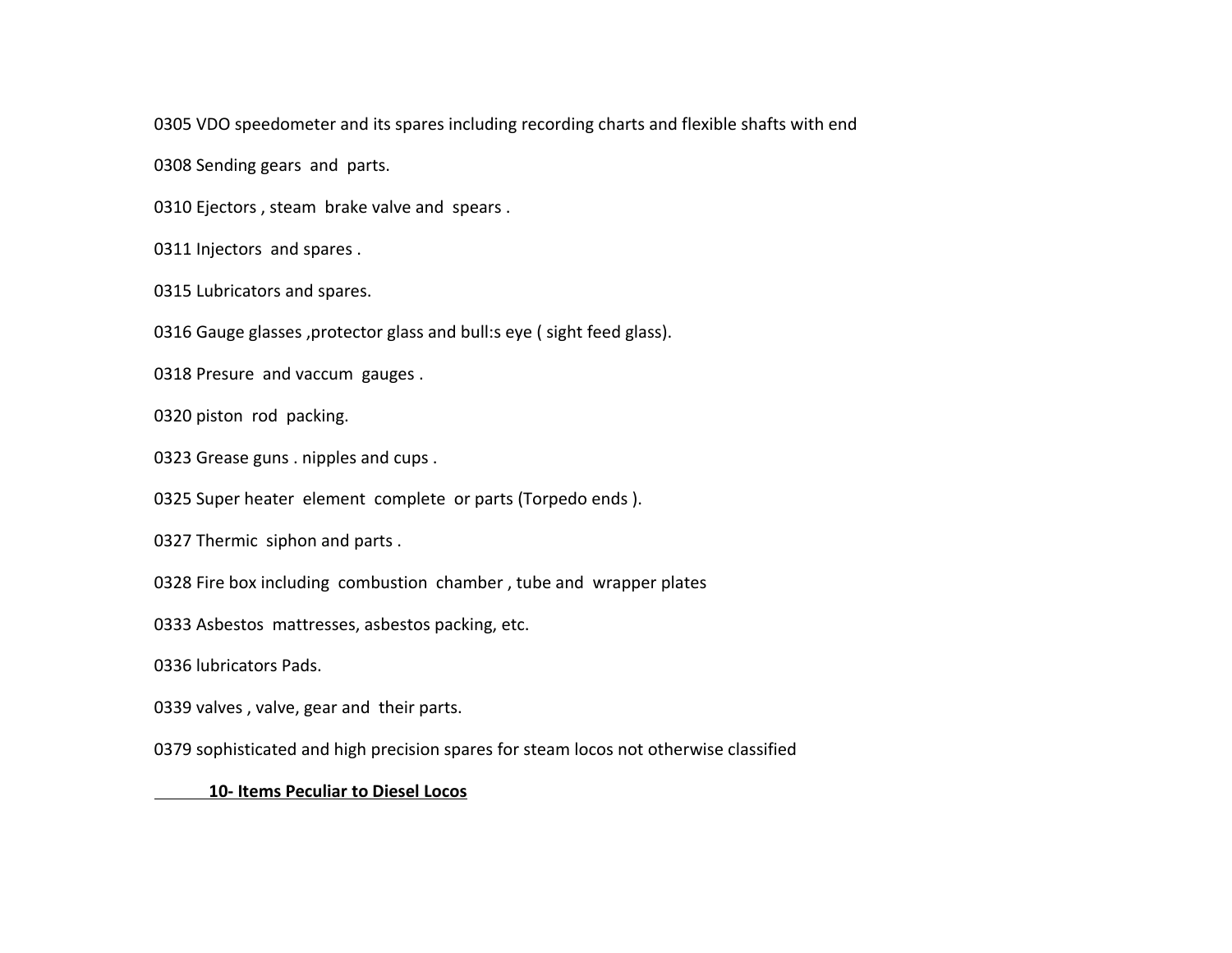Engine block and main base and generator support

Cylinder Liners

- Pistons, Piston rings, wrist pinns
- Cylinder head/ valve lever assemblies and sub -assebmlies
- Inlet and exhaust valve , seat inserts and valve guides, poush rods, fuel pump support fulcrums, cam rollers, spring seat and valve locks
- Crank/ Camshafts and extension shafts
- Exhaust Manifolds.
- Turbo super charger and spares including inlet and outer casting
- Water cooler,after cooler and lubricating oil cooler
- Bimetal and tri-metal bearings and bushing

## Shims

- fuel; injection system (imported MICO)
- Valves for lubricating oiland fuel oil system
- Governors and Governor drives including mounting and linkage
- Overspeed trip assembly and acceleration control devices
- Vibration damper, cluch plates
- Cardan shafts / propeller shafts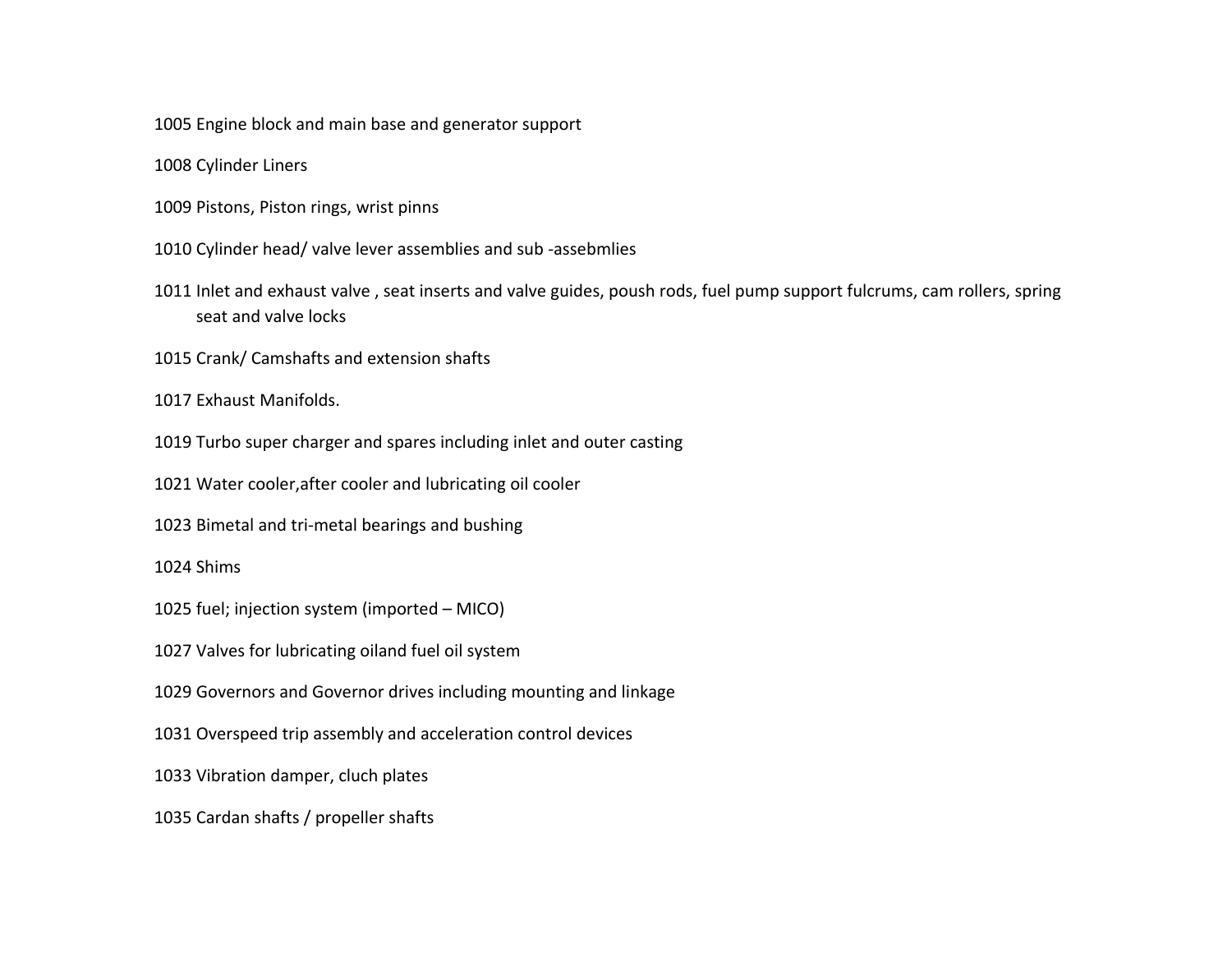Sock filters, paper filters, oilbath filters and strainers

Water pump, lubricating oil pump, fuel pump and spares, blowers, crank cast exhausters

Snubber valve assembly

Air pressure control valves

Tachometer generator assembly

Elbows, bends and fuel oil piping

Gasket metallic, 'O' rings and oil seals

Sophisticated and high precision spares for diesel locos not otherwise classified

#### **11- Items Peculiar to vehicle and Chassis of Diesel Locos**

Hydraulic and hyrau-mechanical transmission and spares

Vulcan coupling, fluid coupling and gear type coupling

Air compressor,vaccum exhauster, expressor and spares

 Air brake and vigilance control and spares auto brake valve, independent brake valve selector valve, pilot air valve, air reservoirs

Air compressor governor

Radiator fan, eddy current clutch and spares

Air home

Sand conveyors and allied equipment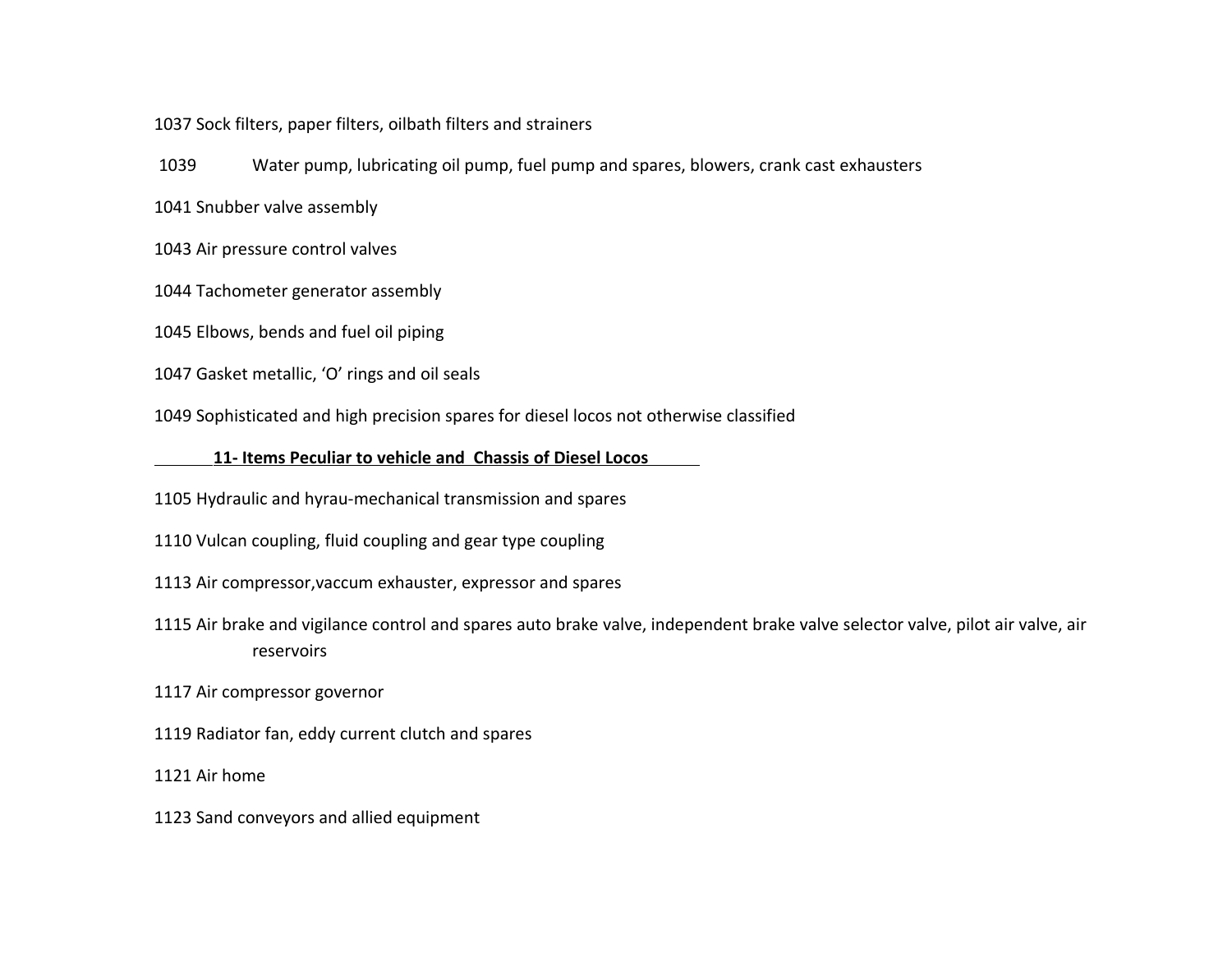- Window wiper assembly with motor components
- Insulated metallic fittings such as end bushes terminal strips, handles ,etc.
- Sunvisor assembly
- sliding window and components,door latch and door lock assembly.
- Speed recorder and allied equipment
- valves- sander control, horn operating safety auto drains pressure regularizing and needle valve, fuel flow, valves check and globe valves
- Cocks Angle cock, combined cut-out cock and strainer three way cock, drain and cut out cocks. .
- Traction motor blower, air druct boot and allied assembly
- Other sophisticated and high precision spares for diesel locos not otherwise included in any of the serialized trade groups

#### **23 – Items peculiar to Electric Locos and EMUs and Electrical Portion of Diesel Loco**

- Pantograph and its components
- Master controller and parts
- Dynamic and regenerative brake equipments
- Voltage regulators, 'E' type control equipments, exciation and transition control panels
- Frequency regulators
- All protective relays like circuit breakers , current balance relay , overload relay etc.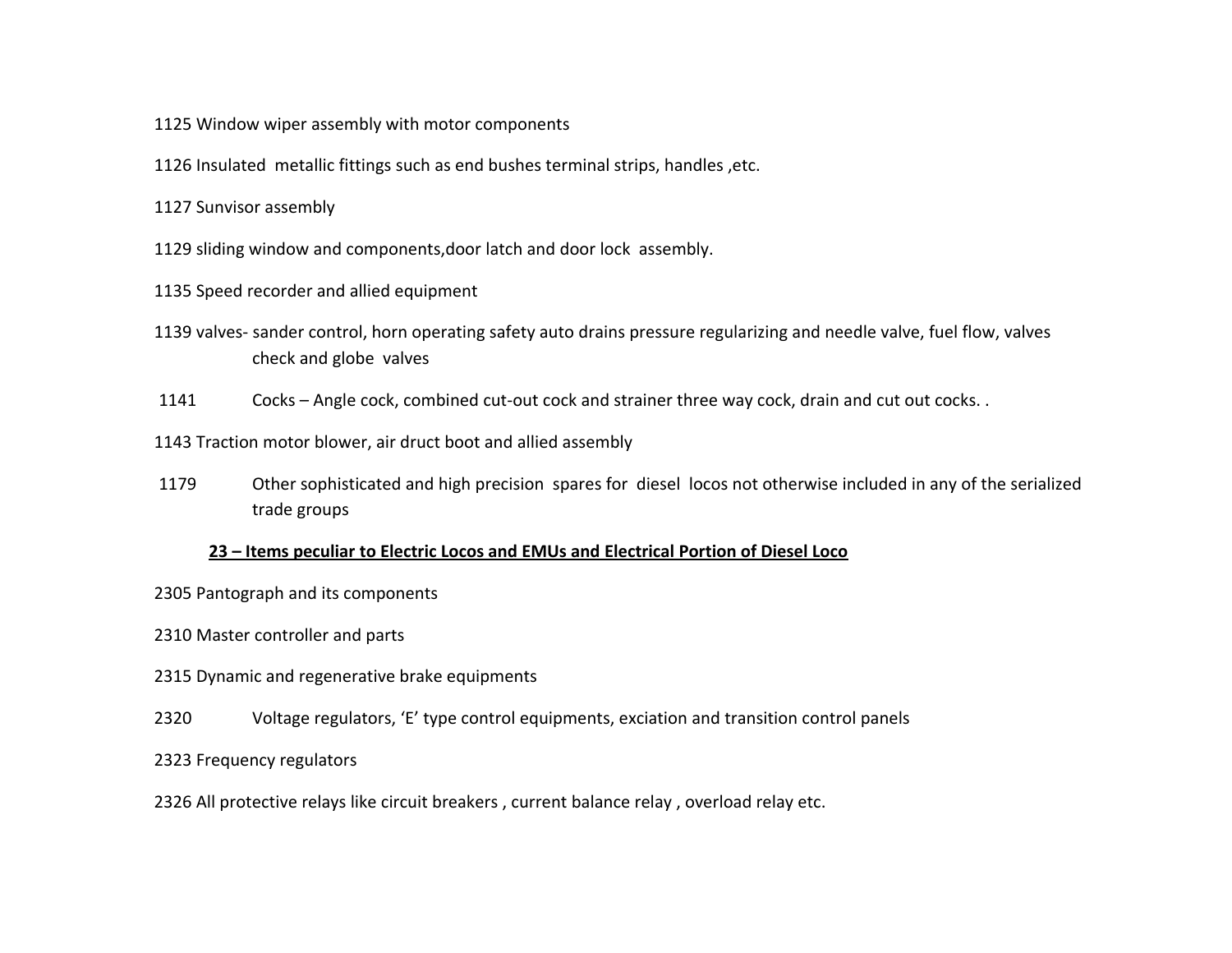All E.P. contractors

Amo convertors and spares

Shunts

Silicon and selenium rectifiers and parts

Resistors.

Top changers and parts.

Smothering reactors and rectifiers

H.R.C.fuses (high rupture capacity)

Certain types of T.M.S. used on W.C.M. type loco and T.A.O.659

Static battery chargers.

Transformers ( power a nd contol)

Receptacles and control jumpers

Motor alternator and motor generator sets and spare

Sophisticated and high precision spares for electric locos and EMUs not otherwise classified

## **30 – Items peculiar to Coaching Stock and Wagons**.

Centre buffer couplers, draf gear and buffer assemblies

Shacku type couplers ( for EMUs )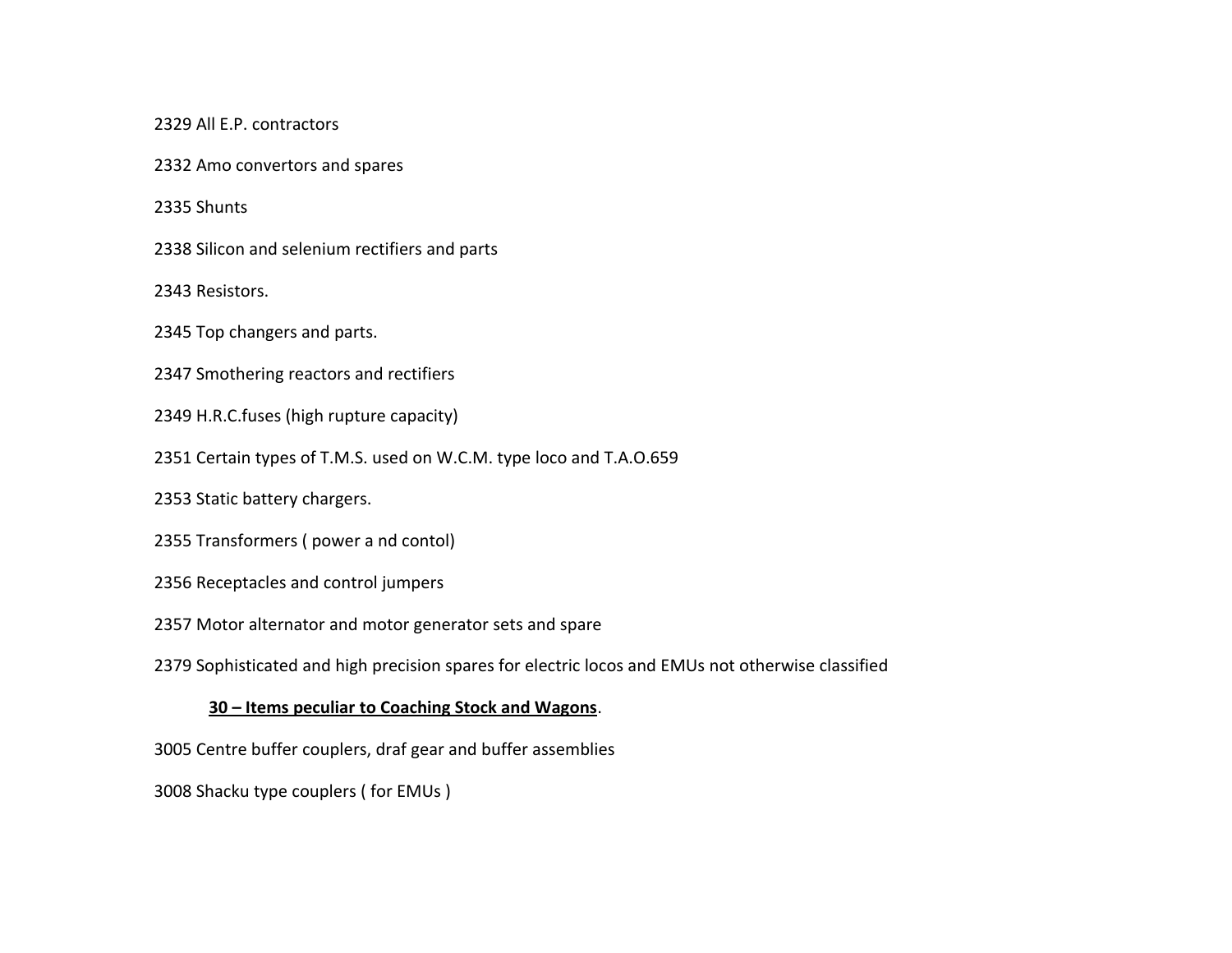Screw coupling of all types

Vaccum brake fittings such as cylinders D.A valves, alarm valves, release valves etc. piston rod

Hose pipe siphon , packing and rolling rings, etc.

Slack adjusters

Empty load box

Shock absorbers

Silent blocks

Vestiibules

Window shutters and doors

Roof water tanks

Stainless steel fittings for C and W stock

Commodes

Axle pulleys

Battery boxes for coaches

Carriage door locks

Miscellaneous coach fittings not included in other groups - lavatory

Miscellaneous coach fittings not included in other groups - Exterior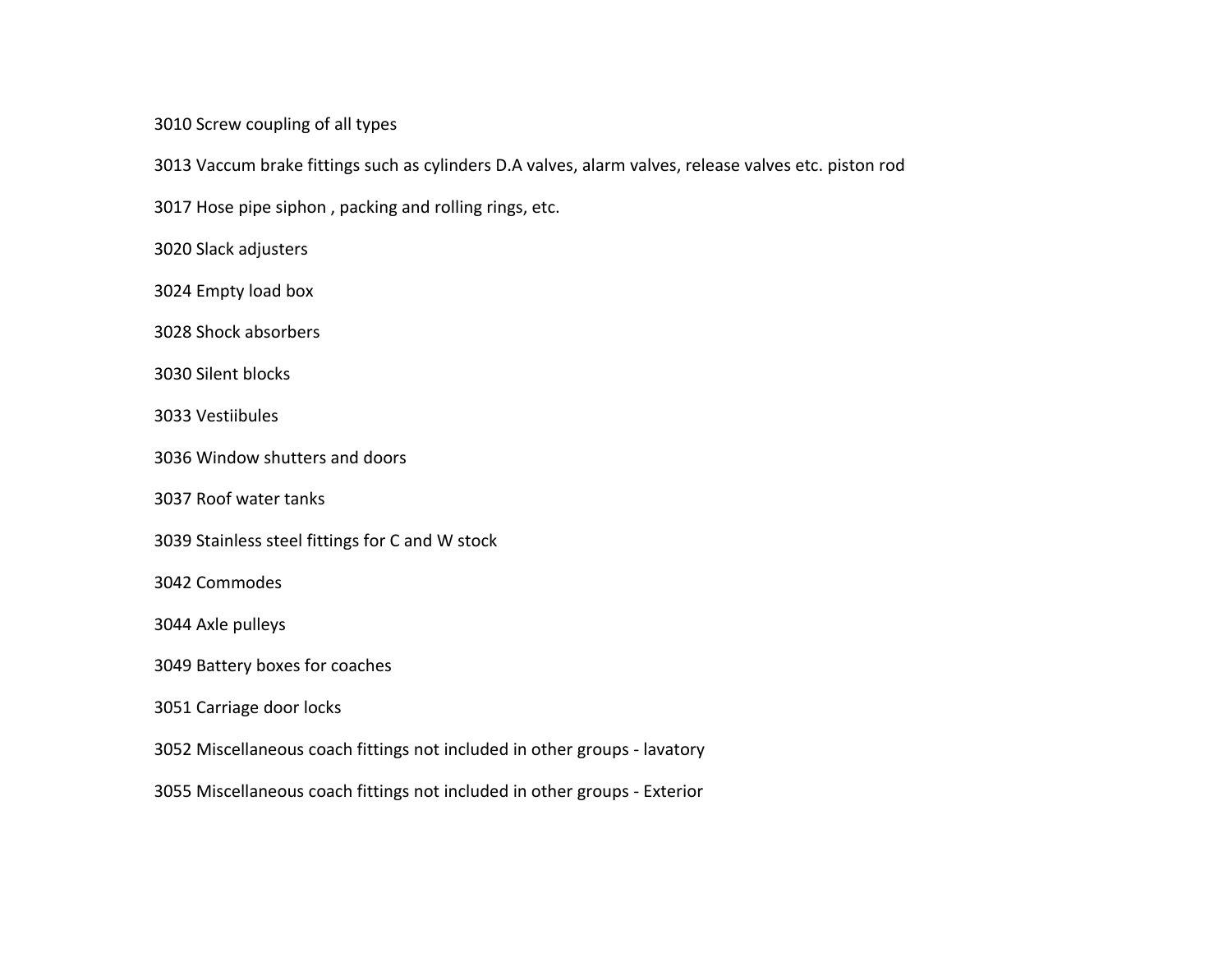Miscellaneous coach fittings not included in other groups - Interior

E.P. / Air brake equipments and spars

#### **40-Cables,Cnductors,Transmission materials**

Cables Insulated VIR, PVC, PILC etc.

Cables Insulated aluminum sheathed for signaling.

Cables poly chloroprene for wiring of diesel / electric locos and EMUs

Aluminum conductors steel reinforced

Conductors wire bare for electrical pourposes

Conductors copper other than wires

Wire winding super enameled cotton covered

Resistance , fuse wires etc.

#### **41-Insulators and Insulat ing materials**

Sheets, Rods, blocks etc. synthetic resin bonded laminated

Ebonite sheets, blocks etc.

Vulcanized fibers sheets, special resister panels, rods, blocks etc.

 All type of Insulating materials such as paper, blocks tape, cotton tape, fiber, blaswool, asbestos, ebonite, mica sleeves etc.

Glass, mica and silicon tapes of class F, and above insulation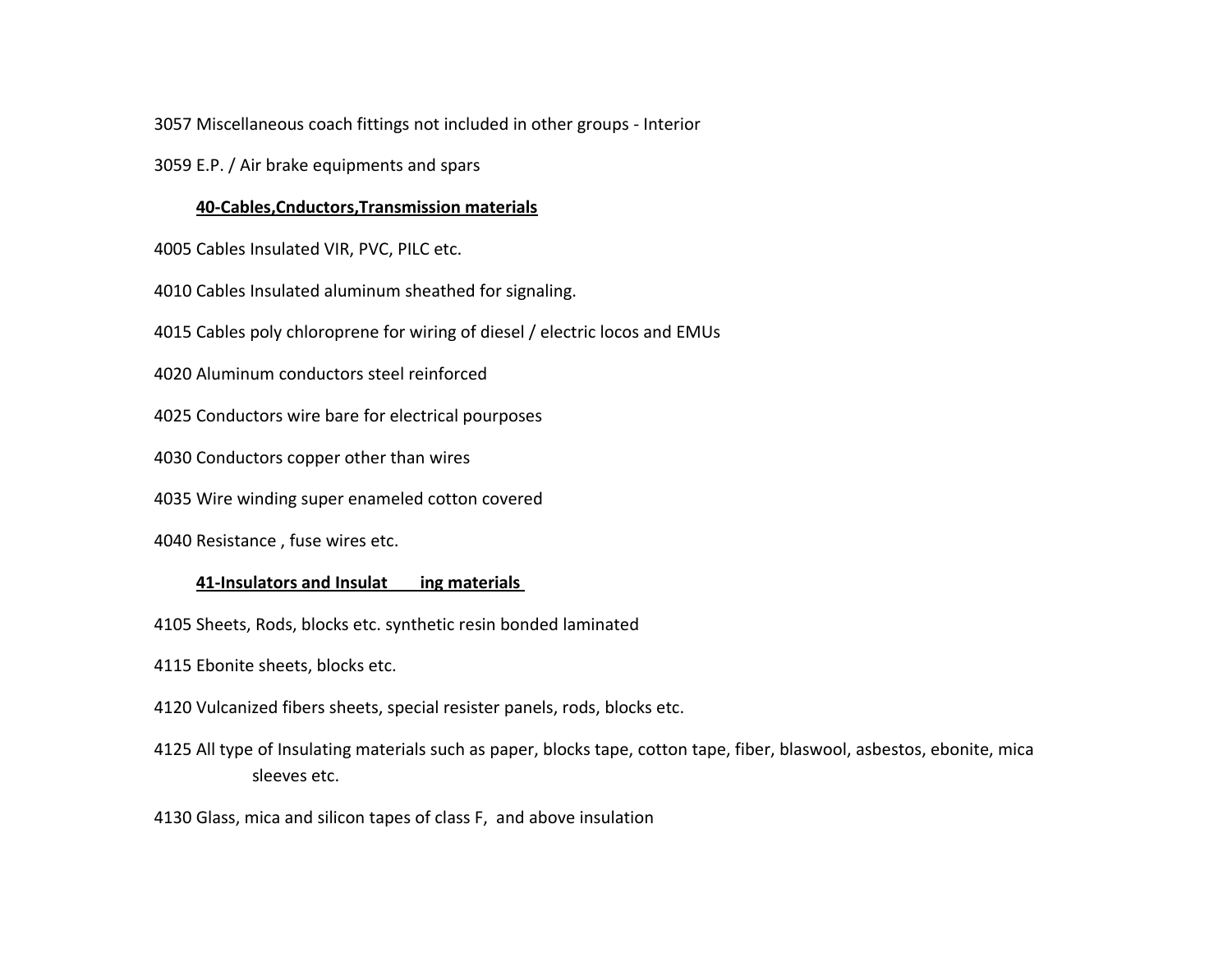Porcelain insulators for low voltage

Porcelain insulators for high voltage

Insulating varnishes , compounds and oils

PTFE/ Teflon sheets and insulators

Porcelain tubes , blocks, cleats and connectors

## **42- General Electrical Fittings**

## Switchgears for high voltage

 Switches of all types including switches special , rotary and toggle types, push button, low water alarm switches, temperature switches, pressure switches etc.

Fans, home service / train service, air circulators exhaust blowers, etc. including regulators.

Conduit pipes, flexible metallic tubes etc.

electrical lamps of sorts and size including fluorescent lamps, mercury vapour lamps, etc.

Electrical flood light lamps, fitting and accessories other than carriage lamp, fittings

Neon signs

Bowl glass, lenses of sorts.

wire terminals, cable luge, connections and allied terminal fittings

Code markers for cables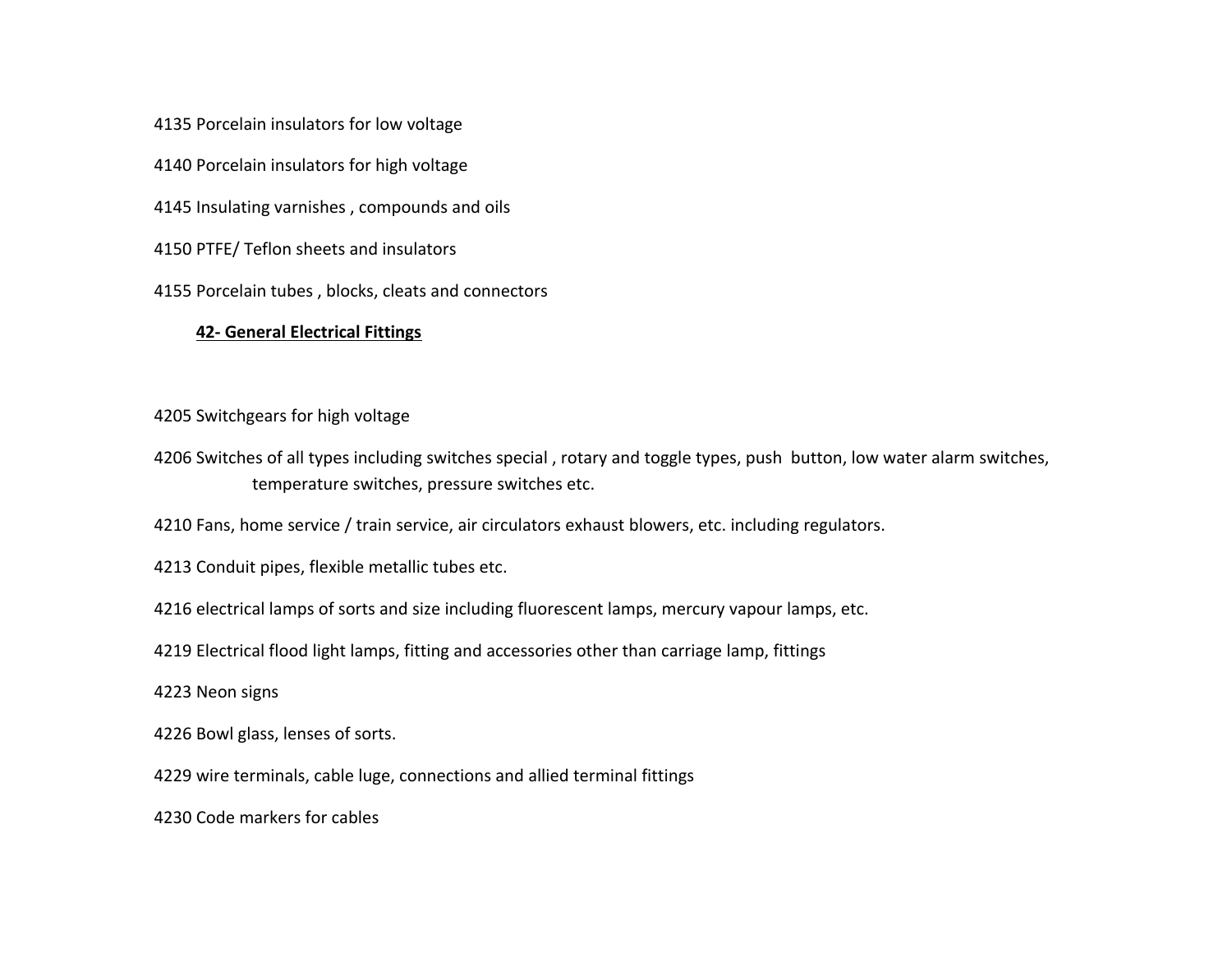Battens , casing boards wooden plugs rawl plugs etc.

Adapters , sockets and plugs of different varieties

Clips

Shades and shade parts

## **43 – Electrical Measuring Instruments and Appliances and Components**

 Electrical measuring instruments voltmeters ammeters meggers potentio meters , galvanometers, ohm meters watt meters thermocouples etc.,

Flaw detectors- Ultrasonic, magnaflux, radiography charts for recording instrument

 Appliances for ventilation air conditioners, refrigerators, air-conditioning plant and spares room heaters water heaters, water coolers and their spares

All electrical household appliances and spares

Torches and other appliances for lighting

# **45 – Cells of all type, Train lighting items of Special nature and Electrical Amenities for Passengers**

Steam turbo generators and spares

Engine head light equipments and spares

Dynamo, driving gear and switchgear

Spares for the above (4512)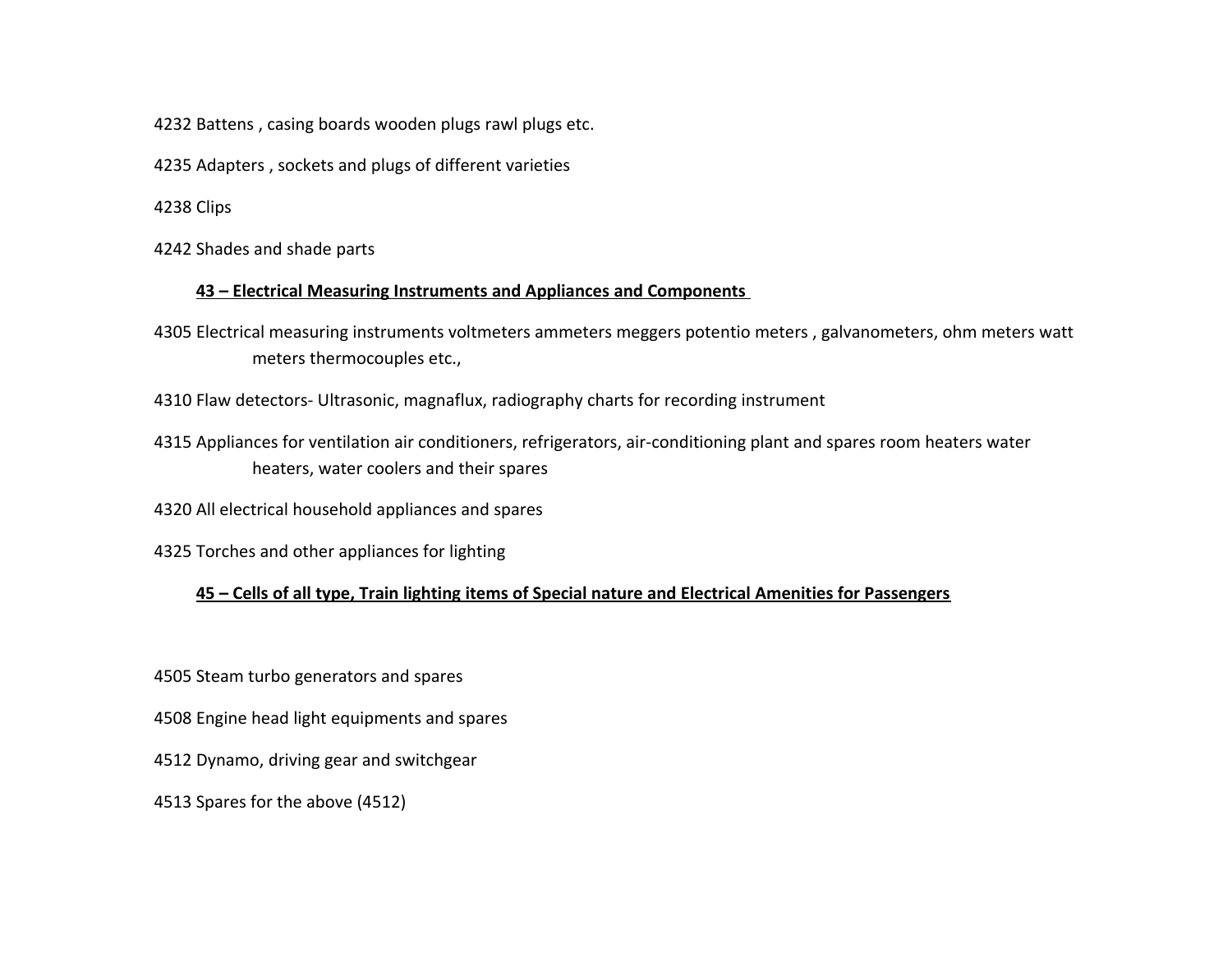4520 Cells dry for torches and other instruments

4522 Cells dry for telegraph and telephone circuits

4524 Cells load acid for train lighting engine starting and stationary cells

4525 Cells connectors

4528 Air-Conditioning equipments and spare parts pertaining to rolling stock only.

4532 Ractifiers, electrical couplers and their spare parts pertaining to rolling stock only.

4535 Sophisticated and high precision spares for the above (4532).

4579 T.L. Fittings and spares not included elsewhere.

## **46-Electric Substation, Transmission and Distributions Equipment**

4605 Substation and track sectioning equipments.

- 4606 Spares for substation equipments.
- 4609 Ractifiers and soares.
- 4612 Isolators and spares.
- 4615 Circuit breakers and switchgears.
- 4618 Lightning arrestors.
- 4620 All types of electrical and signaling relays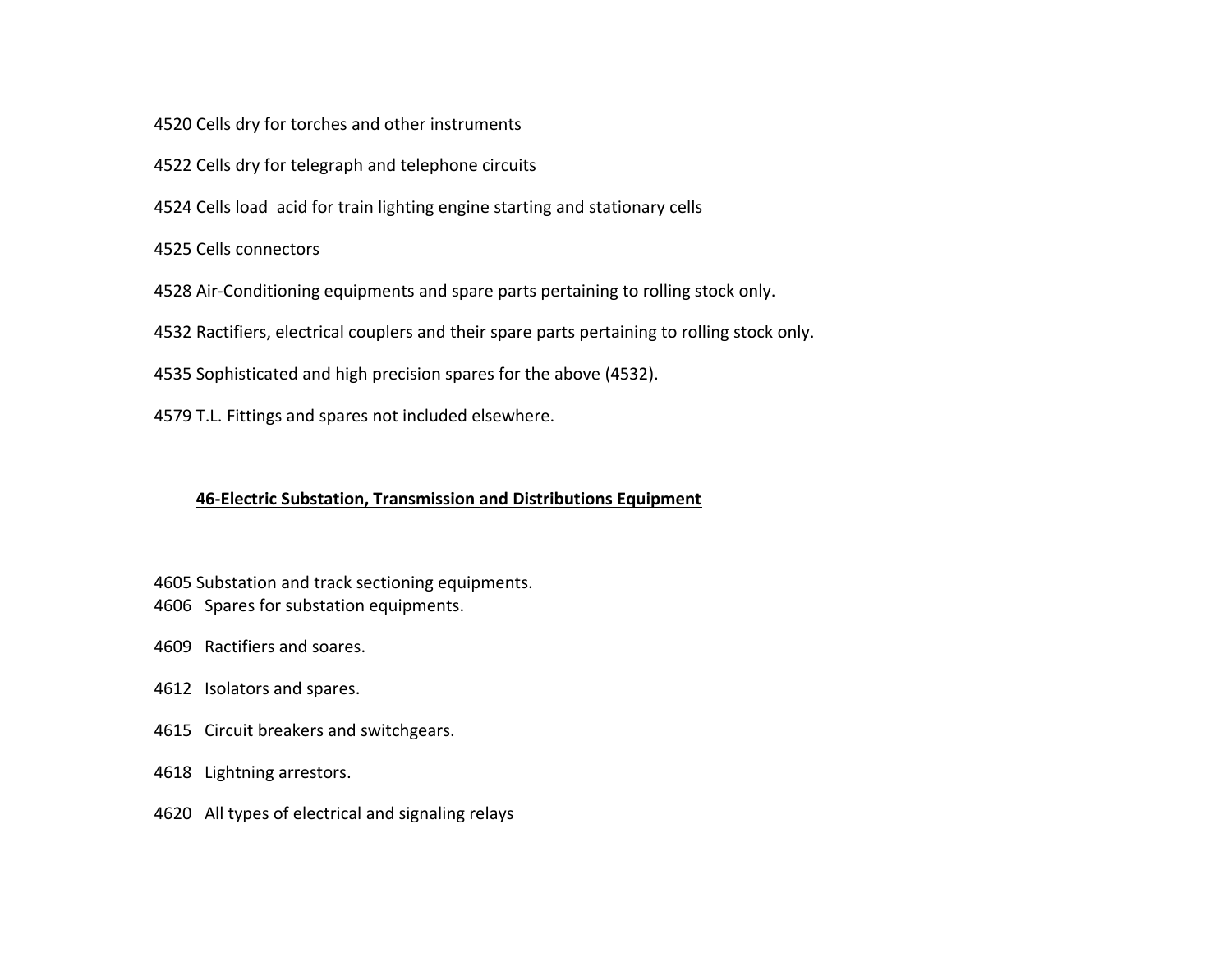- 4625 Fabricated galvanised structures for masts.
- 4629 Overhead electric equipments for traction.
- 4633 Grooved contact wire and catenary wire for OHE.
- 4637 Shackles, thimbles and other straining equipments.
- 4642 Miscellaneous fittings for OHE.

#### **47– Electric Machinery and Parts**

- 4705 Motor, generators starters, convertors of various types and sizes.
- 4706 Traction motors and generators and their accessories exclusive for diesel electrical AC/DC locos and Electric stock.
- 4710 Carbon brushes for traction motors and generators.
- 4712 Carbon brushes for other applications.
- 4716 Transformers of various types and sizes.
- 4720 Battery chargers and rectifiers.
- 4724 Electric control panels.
- 4728 Electroplating, Phosphating plant and equipments.
- 4732 Lifts, escalators electric and accessories.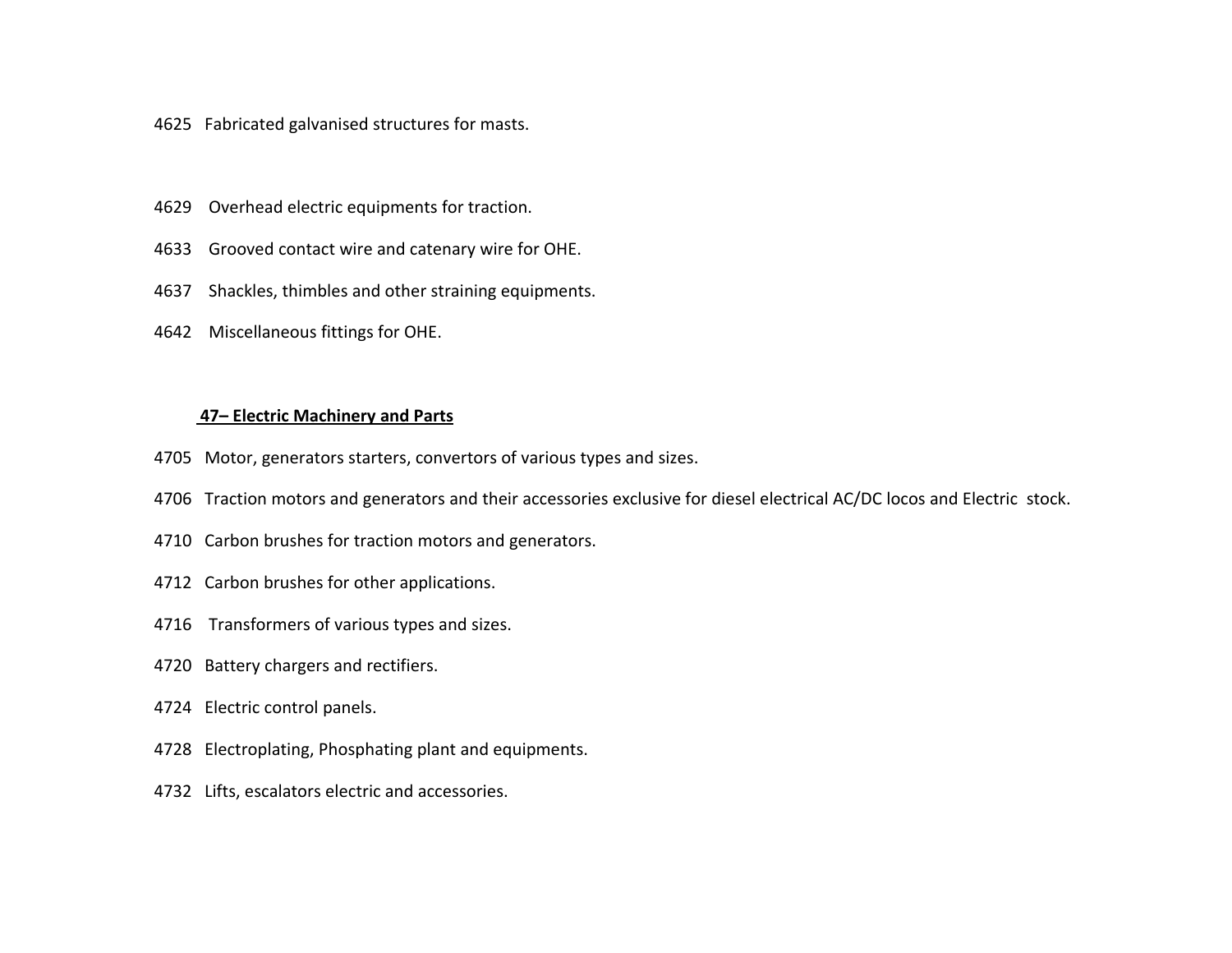- 4735 Electric pumping sets.
- 4738 Electric oven and furnaces.
- 4742 Electric machineries (not included elsewhere).

## **50 – Telegraph and Telephone Equipments**.

- 5005 Telegraph equipment and spares.
- 5006 Telephone equipment and spares.
- 5010 Telephone exchange and spares including traffic control equipment and spares.
- 5014 Teleprinter equipment and spares
- 5018 Loudspeakers, Microphones, amplifiers and allied equipments and spares.
- 5022 Train passing apparatus and spares.
- 5026 Bells bell pushes and buzzers.

#### **52- Wireless equipments including Electronic Components and spare for Communication**

- 5205 Wireless equipment and spares
- 5210 Microwave equipments and spares
- 5215 Electronic computing equipments and calculators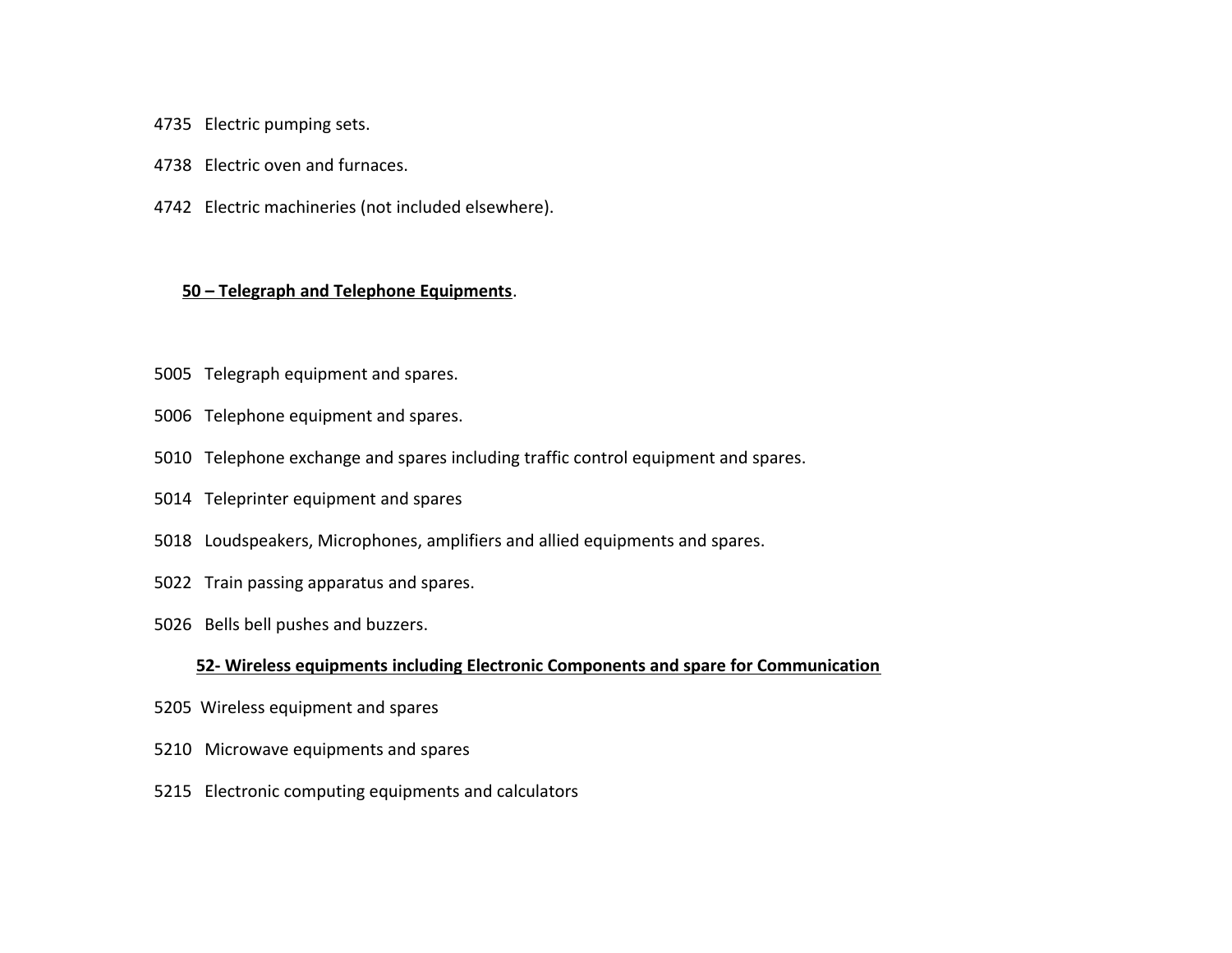- 5220 Radios and accessories
- 5225 Television sets and spares
- 5230 Tape recorders and magnetic tape and cassette
- 5279 Other sophisticated electronic equipments and spares`y`

#### **54 – Mechanical Signalling and Interlocking Equipments not covered by other Groups**

- 5410 Interlocking frames, their parts and fittings, cranks compensators etc.
- 5415 Signal arm, spectacles, slips rodding, rollers etc.
- 5418 Lenses and roundels for signals.
- 5422 Barriers, lifting, gates, etc.
- 5426 Signal poles tubular and lattice.
- 5430 Signal poles (RCC).

#### **56 – Electrical Signalling and interlocking Equipments.**

- 5608 Signal machines electric.
- 5613 Block instruments and spares.
- 5618 Control frames and cabin fitting, electrical circuit Controlers, reversers, signal route indicators, signals colour light multi unit type, searchlight type, etc.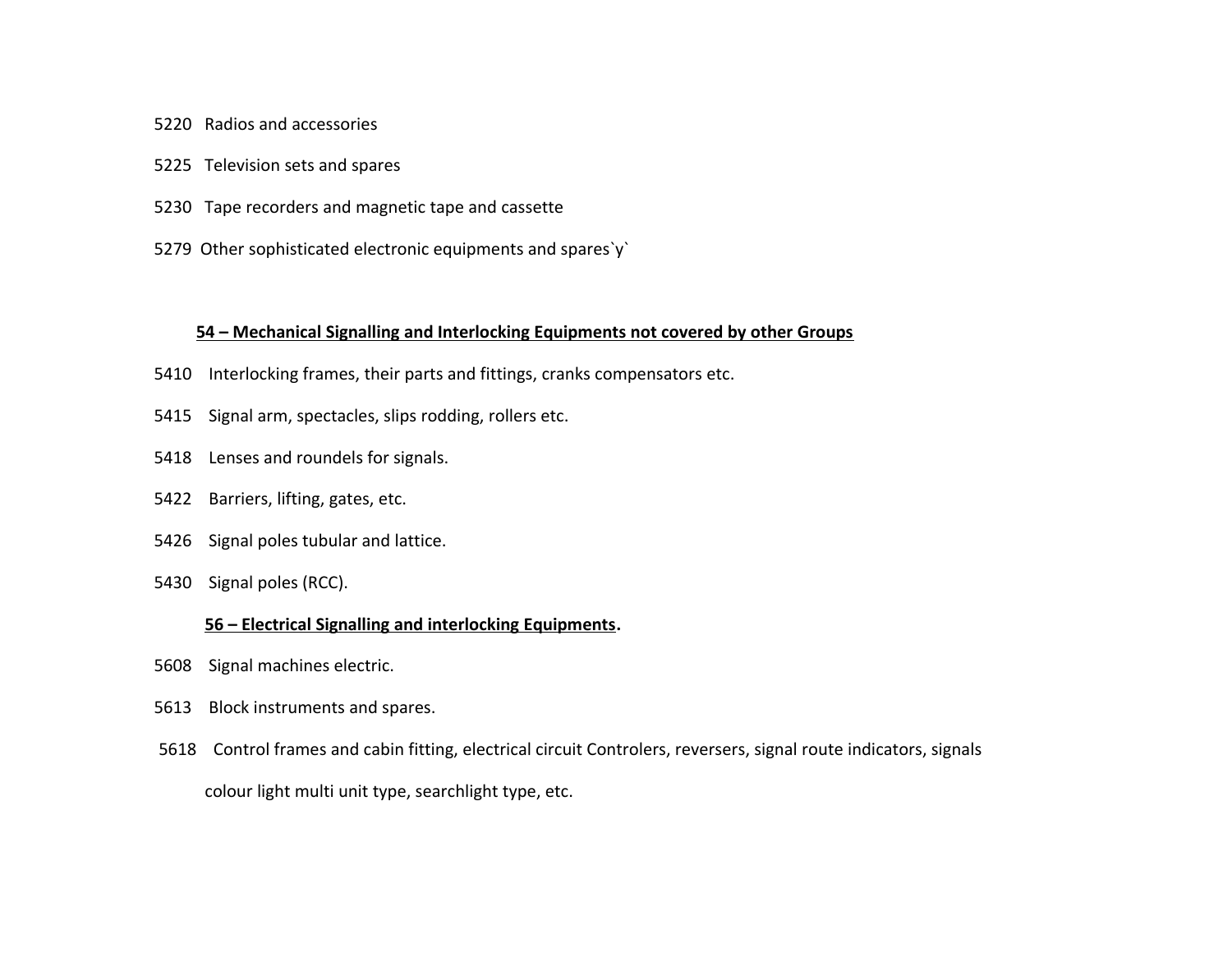- 5622 Shunt signals.
- 5679 Electrical signaling equipment and spares not otherwise classified.

#### **60 – Permanent Way and Bridge Work**

- 6005 Rails.
- 6006 Crossings and switches.
- 6009 Tie bars, fish-plates and tie-plates.
- 6012 Fish-bolts, nuts, keys and fastenings.
- 6015 Steel sleepers.
- 6017 C.I. sleepers and chairs.
- 6019 R.C.C. sleepers.
- 6021 Wooden sleepers.
- 6025 Track tools exclusively used for permanent way work.
- 6029 Complete bridge girders.
- 6032 Track machines and spares.
- 6035 Dip lorry, push trolley, motor trolley complete.
- 6038 Welded wheels for trolleys.
- 6042 Hydraulic buffers at station ends.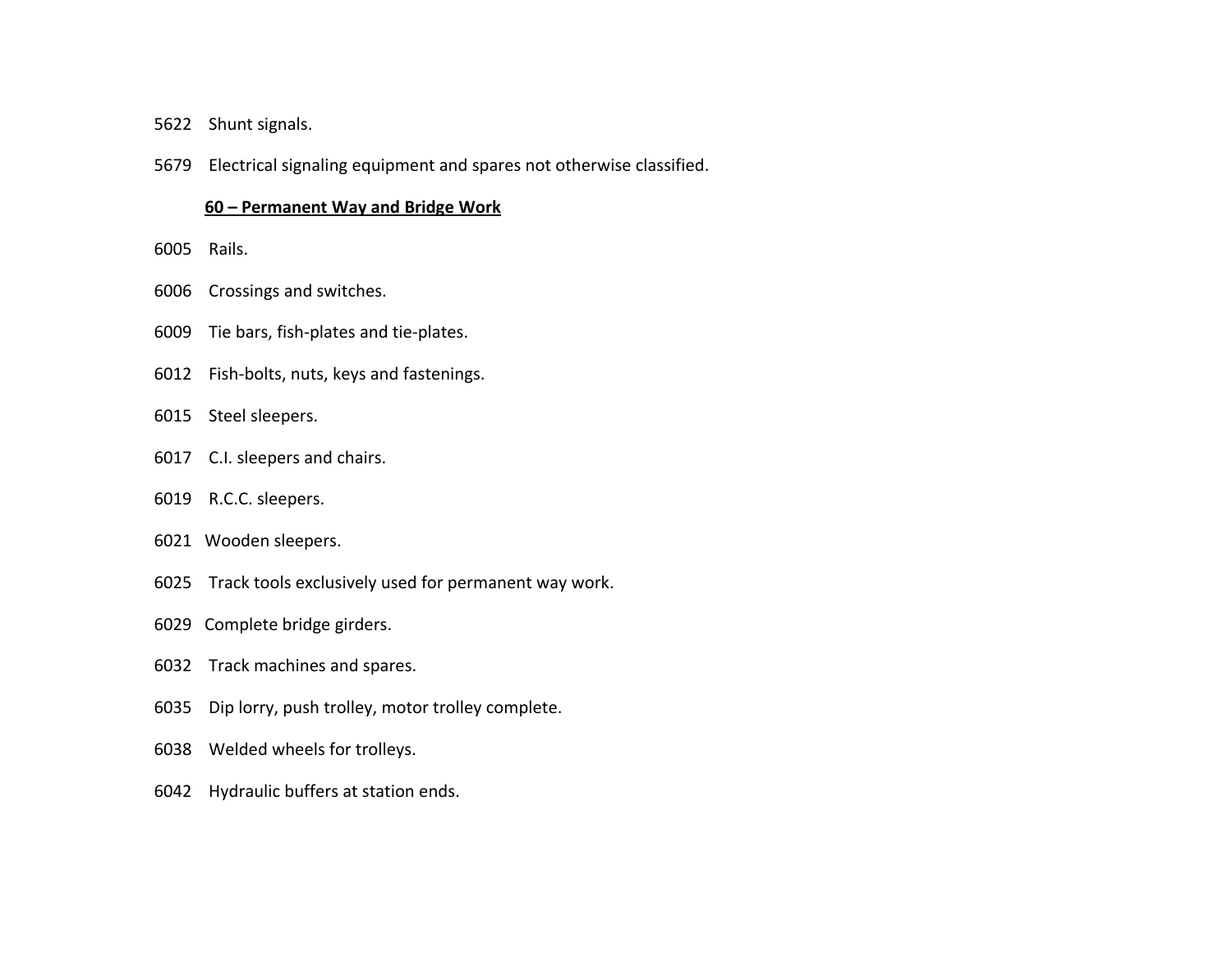6079 Sophisticated spares for track machines and equipments not otherwise classified.

### **61 – Building Materials and Sanitarywres.**

- 6105 Cement, lime, sand and bricks.
- 6108 Tiles for flooring, earthemware glazed.
- 6113 Roofing materials.
- 6116 Waterproofing compound for buildings.
- 6119 Doors and windows, metal.
- 6122 Tiles roofing and ridges.
- 6125 Water tanks, steel of sizes.
- 6126 Water tanks R.C.C.
- 6128 Tubular structures pre-fabricated.
- 6131 Collapsible steel gates, grills, rolling shutters and similar items.
- 6134 Flushing cisterns, tanks and fittings.
- 6137 Sanitary porcelain ware
- 6140 A.C. sheets asbestos, Trafford sheets, ridges, etc.
- 6142 Bitumen washers and I moet washers.
- 6145 Pans dust, pans latrine, durums, C.I.boxes.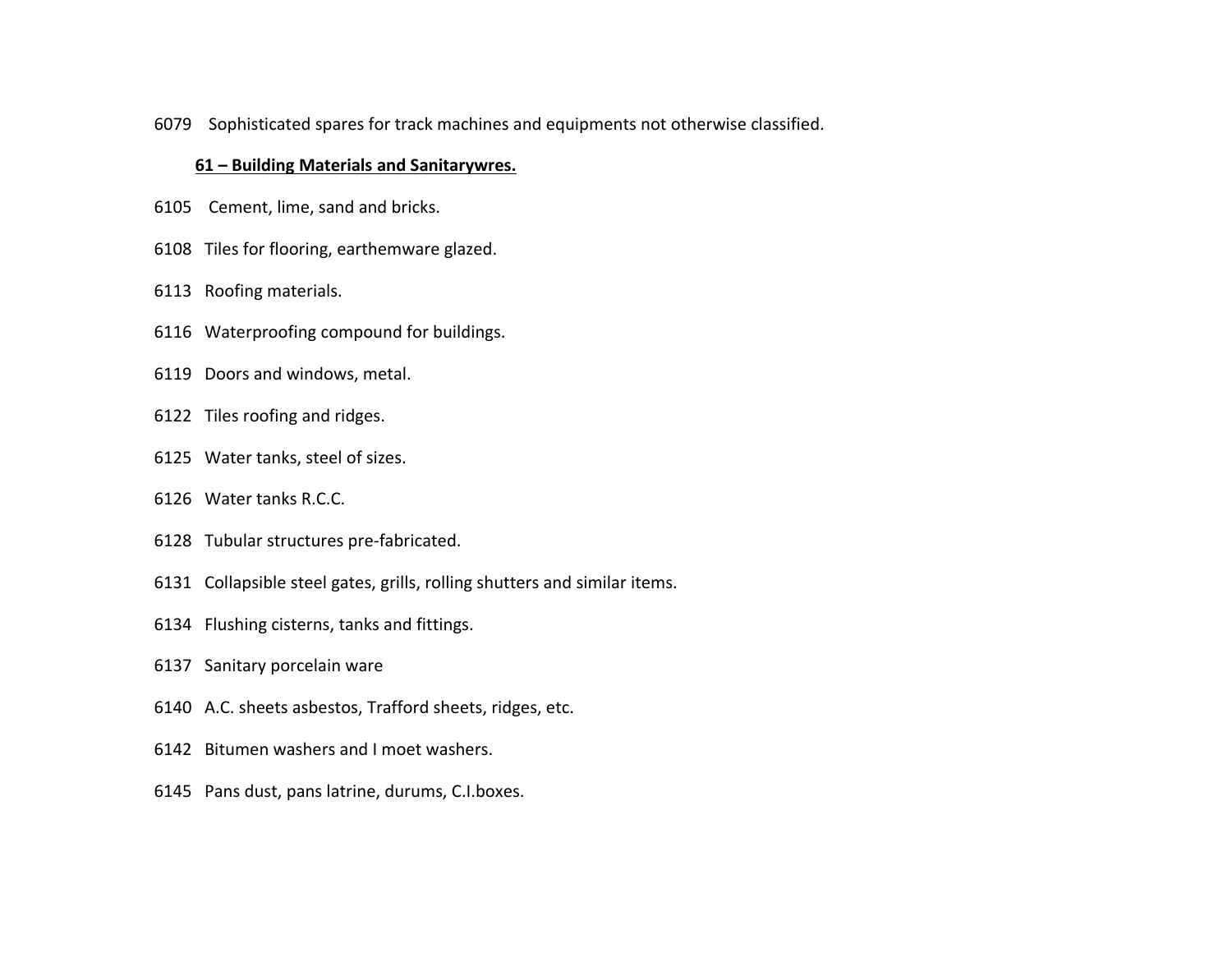- 6148 Water columns and fittings.
- 6151 Yard enclosing materials.
- 6154 Ladders, wooden, steel and aluminium.
- 6156 Venetian blinds.
- 6158 Stone ballast different sizes.
- 6179 Special items not listed elsewhere.

#### **62- Pipes and Pipe fitting**

- 6205 C.I. pipes and fitting
- 6207 G.I. Pipes and fitting
- 6209 R.C.C. pipes and fitting
- 6211 Pipes stoneware and fitting
- 6213 Tubes britght
- 6215 Stainless steel pipes and fitting
- 6218 Copper and brass pipes
- 6221 Other alloy pipes
- 6224 Special pipings for diesel locos
- 6228 Pipes scamless and ERW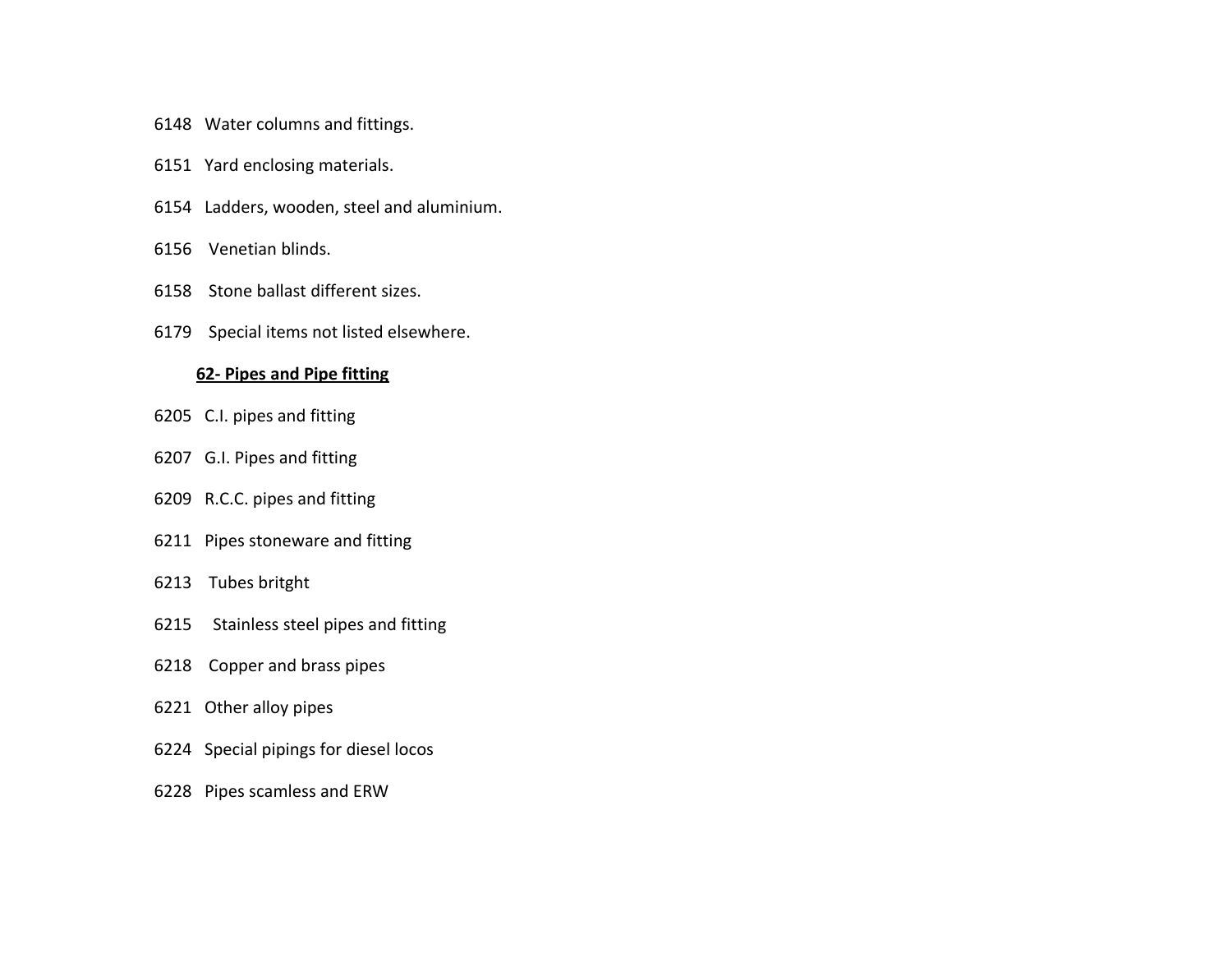- 6231 Boiler tubes, flue tubes and element tubes
- 6235 P.V.C. pipes, flexible and rigid and Teflon pipes
- 6238 Valves and cocks of sorts and size
- 6241 Meters, flow and water

#### **65 – Plant and Machinery including complete Units**

- 6503 Hydraulic presses and spares.
- 6505 Air compressors and spares not used in rolling stock.
- 6507 Pumping sets power operated and spares.
- 6508 Pumping sets power operated and spares.
- 6510 Overhead cranes and spares.
- 6512 Mobile cranes, diesel or otherwise powered and spares.
- 6514 Stationery boilers, steam cranes, tarboilers and spares.
- 6516 Road rollers, concrete mixers and other engineering plant and machines.
- 6525 Pneumatic hammers, shearing, brake press, punching, bolts and nuts forging machines, pug mill, etc.
- 6528 Machine tools powered by electricity.
- 6530 Pedestal grinders
- 6532 Weighing machines and Spares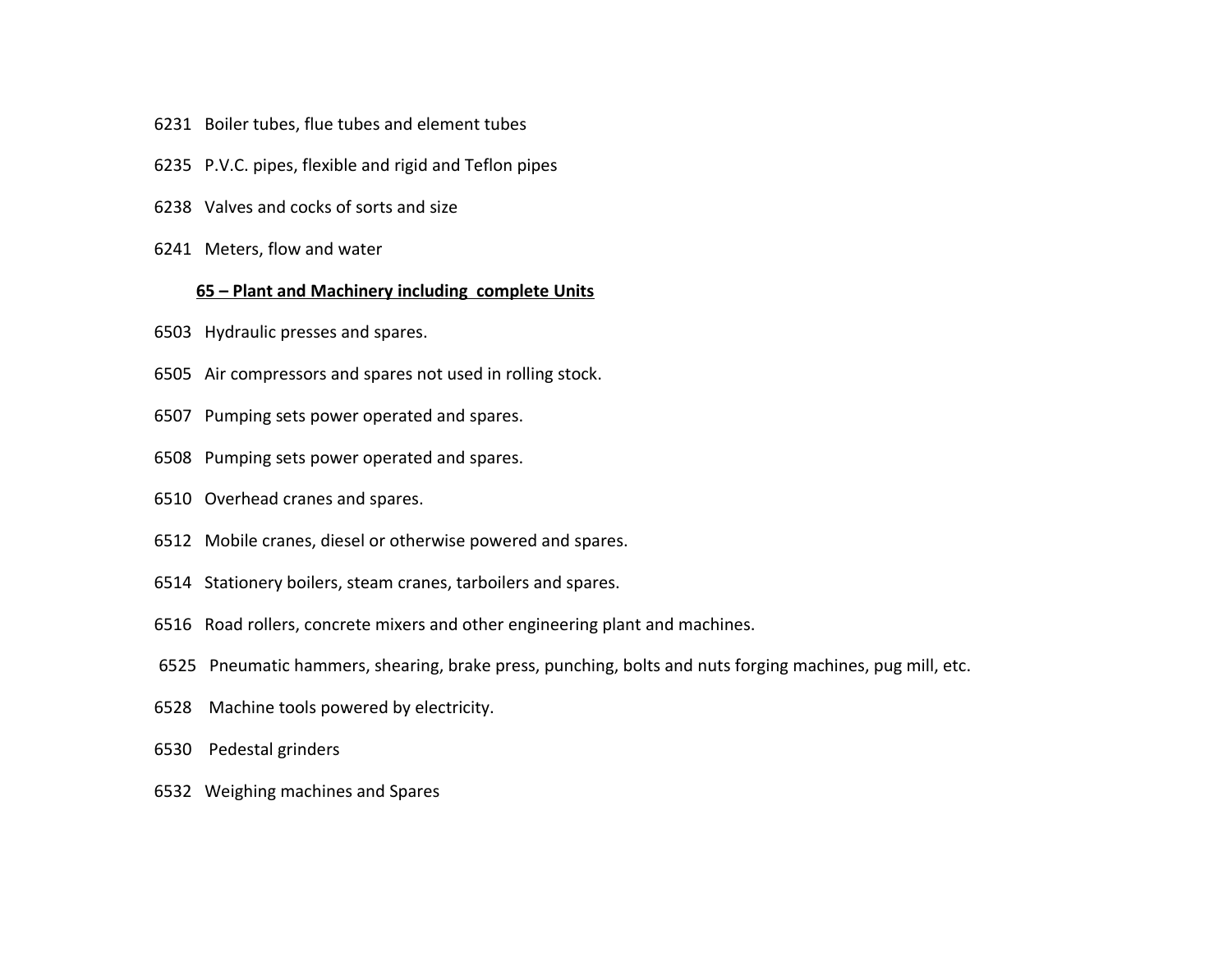- 6534 prime movers and spares ( diesel and oil engines and spares)
- 6540 Pneumatic tools and machines
- 6542 Earth moving equipments, bulldozer etc.
- 6544 Blasting equipments
- 6546 Pile driving equipments
- 6548 Pulley blocks, winches and other pulling and hoisting appliance
- 6550 Metal spraying equipments
- 6552 furnaces oil fired of various sizes
- 6554 Water treatment plant
- 6556 Spray painting equipments
- 6557 Machines ,Printing of all types spares
- 6558 Composing machines binding machines etc.
- 6559 Machinery for cloth cutting hand/power operated]
- 6579 Other machinery and plant and spares not otherwise classified

## **67- Road Motors, Auto Trucks, Material Handling Equipments and Spares**

- 6707 Complete trucks, lorries, cars or other road vehicles
- 6707 Petrol and diesel powered engines and spares for cars, trucks and lorries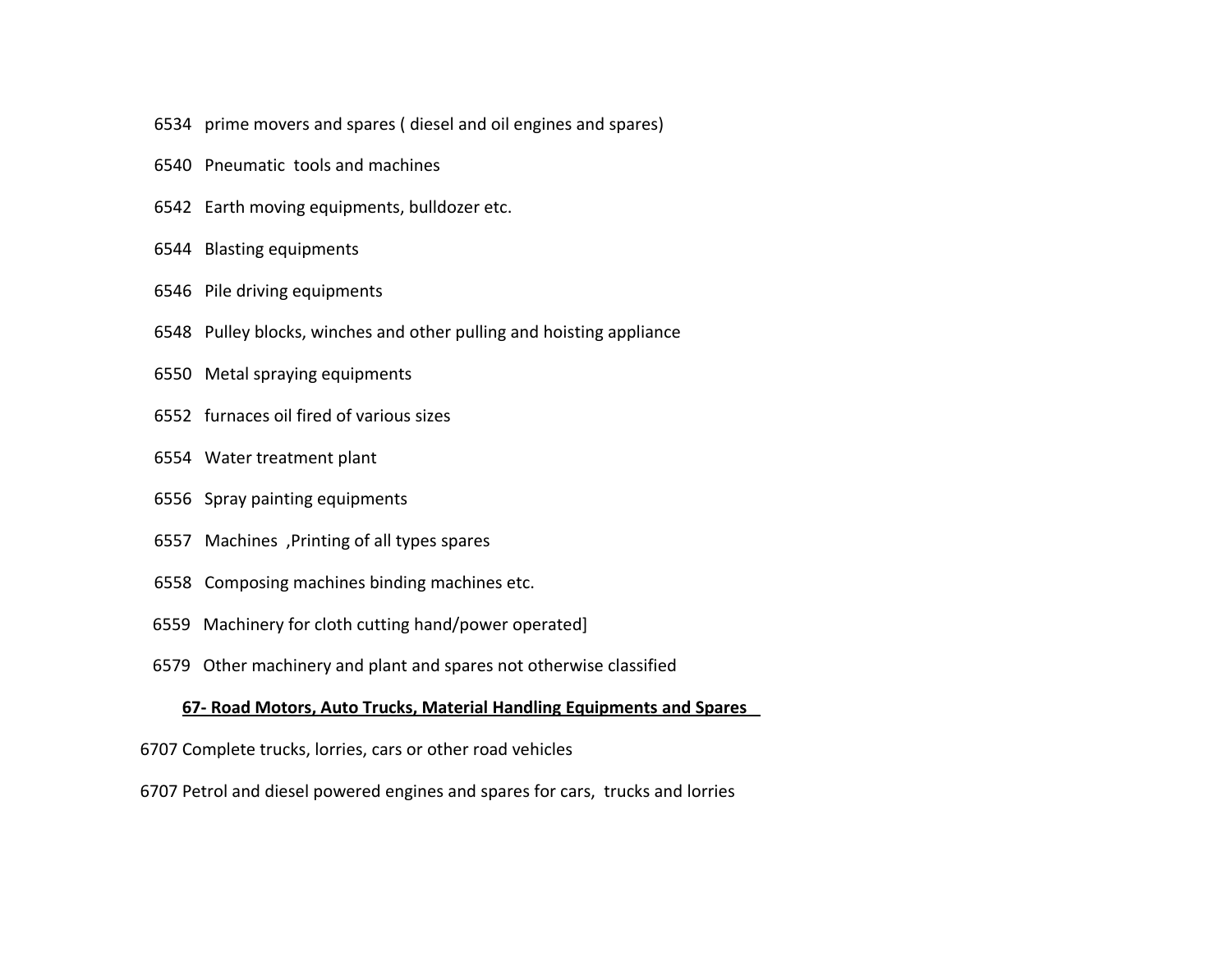#### Tyres and tubes

Lister, Jumbo auto trucks and their spares including engines

Battery operated auto trucks and spares

#### Fork lifts and spares

#### Bicycles and spares

- Material handling equipment, different types and their spares
- Carts, trolleys, wheel barrows, etc, hand operated

### Lawn movers

- Jacks, hydraulic and screw
- Conveyors belt, roller chain etc.
- Automobiles spares of all sorts7005

#### **70—Abrasives----\_**

- 7005 Grinding wheels of various types, sizes and shapes
- 7010 Coated abrasives on paper /cloth
- 7015 Abrasive paste
- 7020 Abrasive powder

#### **71---Brushes ,Brush ware, Baskets and Bomboo Products**.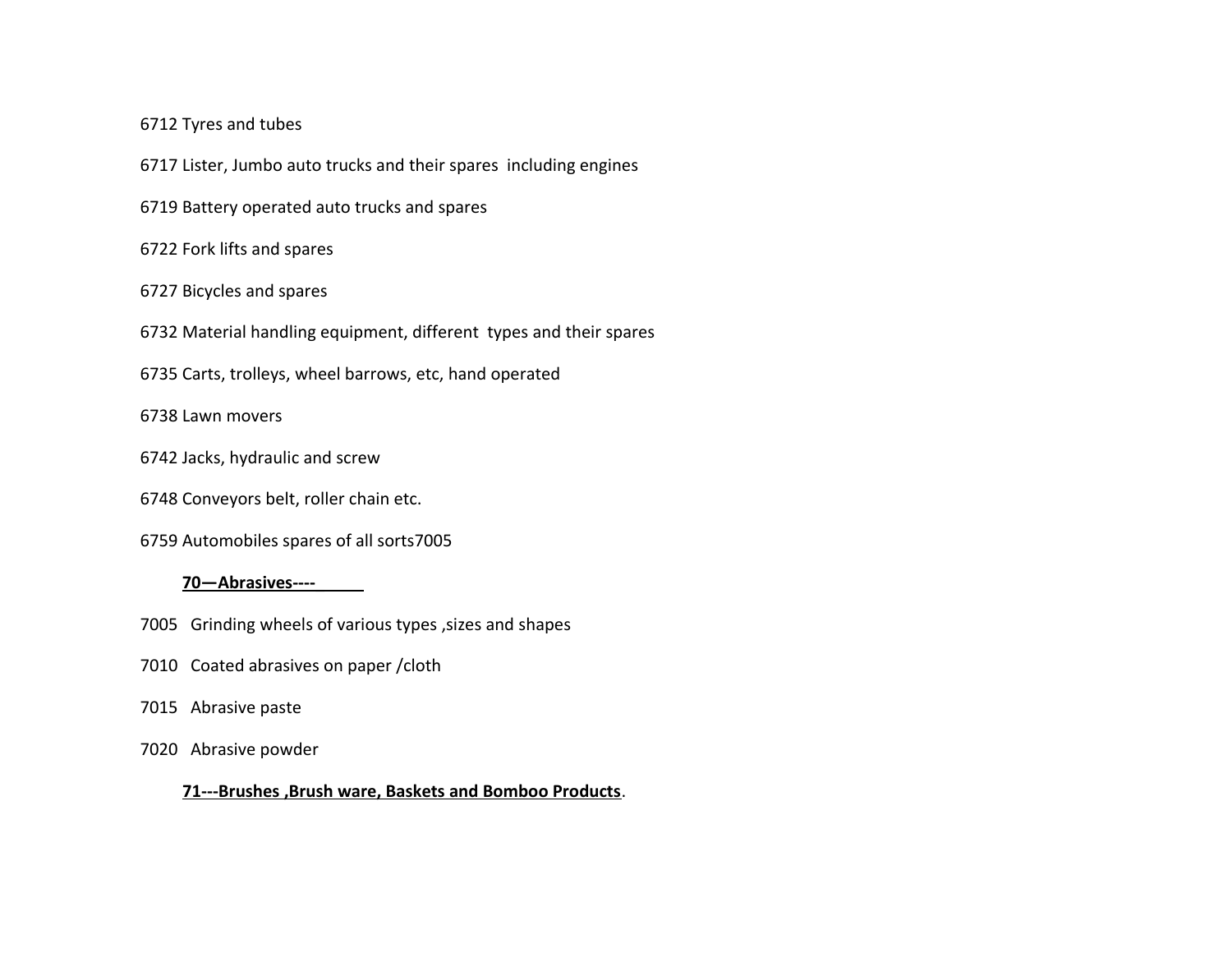7105 Brushes, painters.

- 7107 Brushes, lattering
- 7110 Brushes, wire.
- 7115 Brushes, other types.
- 7120 Brooms
- 7125 Cane, cane baskets and other cane products
- 7130 Baskets bamboo handles, lathies ladders and other articles.

#### **72--- Tools, Accessories Components and Instruments**.

- 7205 Hand tools viz hammers, spanners, wrenches drifts, punches and chiesels
- 7211 Files of different sizes and varieties
- 7215 Carpenters tools
- 7218 Screw drivers, pliers of different types and sizes insulated or otherwise
- 7221 Smithy, foundry and masonry tools .
- 7224 HSS tools-Drills reamers, taps, die chasers sockets and milling cutters of different varieties and sizes.
- 7227 Handsaws of all types and sizes.
- 7230 Blades and saws of types and sizes .
- 7233 Cemented carbide tipped tools
- 7238 Pickaxes phowrahs sovels etc.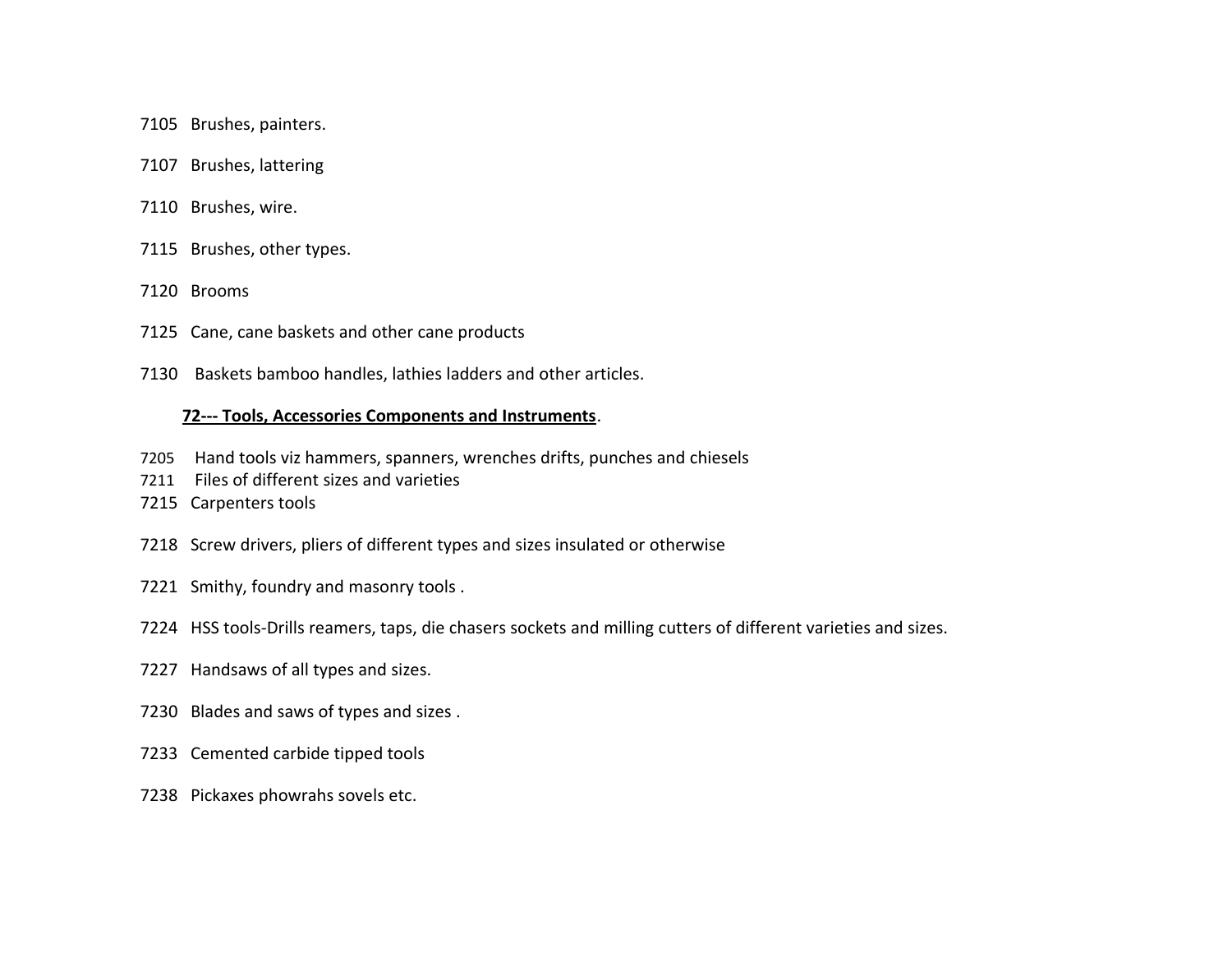- 7243 Forges portable
- 7245 Bellows smith
- 7246 Diamond tipped tools
- 7248 Measures, weigh s and volume
- 7250 Scales weighing.
- 7252 Tapes, measuring metallic, steel.
- 7254 Handles wooden
- 7257 Instruments survey
- 7258 Measuring instruments (non-electrical)
- 7279 Special tools not covered elsewhere in this book.

## **73- Hardware items, fasteners**

- 7305 Bolts nuts rivets studs screws all types and size (ferrous)
- 7306 Bolts nuts rivets studs screws all types and sizes [galvanised iron]
- 7309 Bolts' nuts' rivets ,studs screws ,all types and sizes (cadmium ,chromium,nicket,etc plated)
- 7311 Bolts 'nuts'rivets ,studs ,screws all types and sizes (n on-ferrous)
- 7313 Bolts 'nuts 'rivets , studs ,screws all types and sizes (involving special raw materials tolerances, etc such as may be needed for Diesel/Electric locos
- 7315 Screws ,wood ,etc .of all types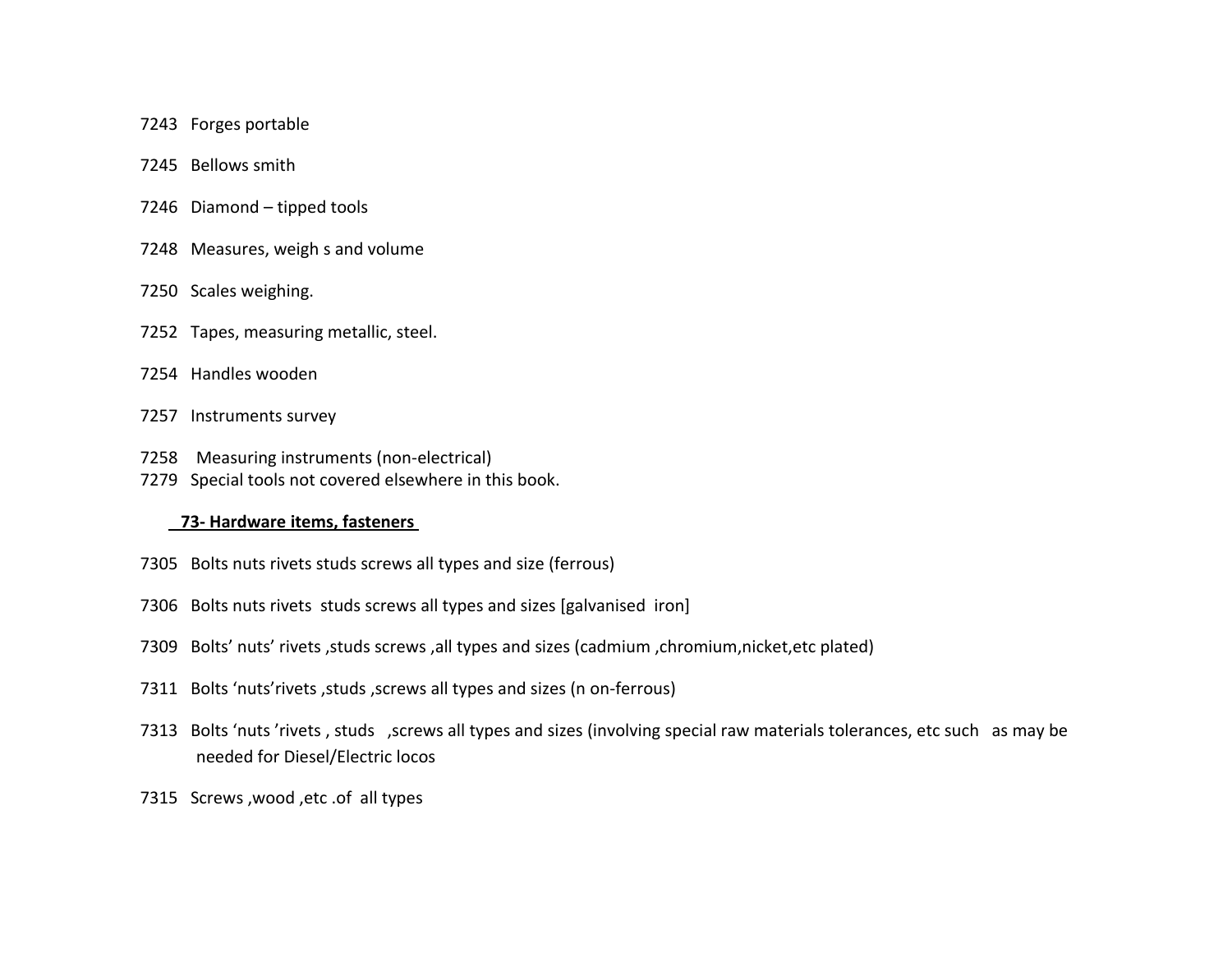7318 Washers of all types and sizes, ferrous and non - ferrous

7321 Washers, circlips, etc,of spring steel

7325 Pins- panel, cotters, split cotters, split taper, solid taper

7330 wire nails of all types( ferrous and non- ferrous )

7335 Tacks plain and covered

7379. Miscellaneous or special type Fasteners not otherwise classified

### **74- Hardware ( other than fasteners) wire Ropes ,Chains and Allied fittings , oil lamps etc.**

7405 Steel wire ropes,fitting hoisting general purposes and sinnalling

7408 Chains of all types and size

7411 Buckets, cans, and druns,tin cases feeders oil, kettles, pans pots (non- ferrous)

7414 Buckets, cans, and druns,tin cases feeders oil, kettles, pans pots (non- ferrous

7417 Buckets, cans, and druns, tin cases feeders oil, kettles, pans pots (non- metallic

7420 Fasteners, belt, lacing steel for belts alligator type etc. and hose clips,

7424 Lamps oil and spares, lamps, blow and spares, pressure lamps stoves and spares

7428 Wicks for lamps, tapes for sealing , newar for cots etc.

7432 Glass chimneys for lamps, globes for light fittings etc.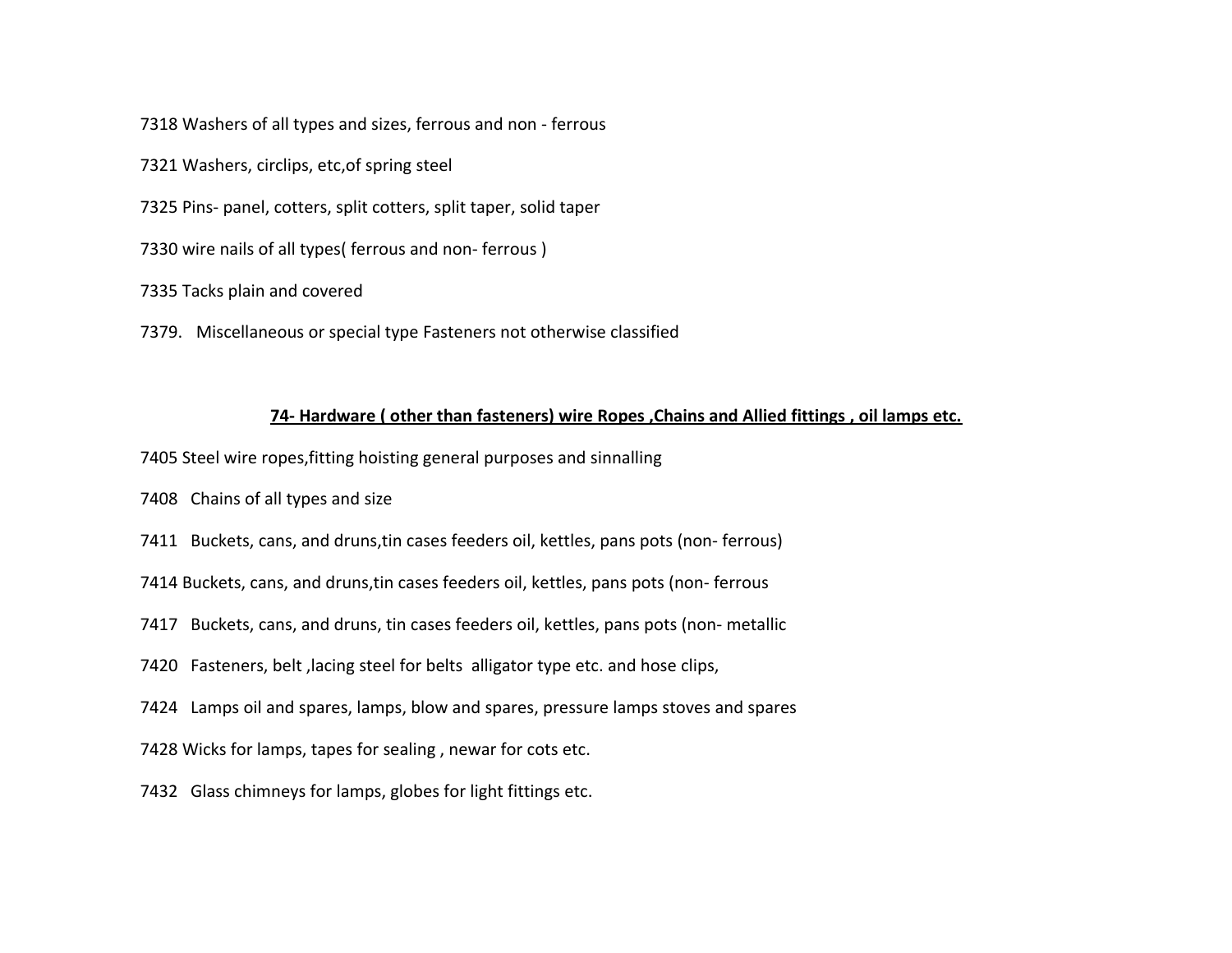- 7436 Builders hardware (ferrous and non- ferrous) like lower holts , latches, locks etc.
- 7440 Expended metal, wire mesh, weld mesh

#### **75- Rubber, Leather , Canvas, Plastic, Flooring and Kindred Materials**

- 7505 Rubber and rubber products- Foam rubber, rubber gloves, rubber sheets, rubber tubing's
- 7510 Leather and leather goods,apron, gauntlets, washers, leather buckets, leather bellows cash bags suit cases e
- 7515 Canvas and canvas goods, including tarpaulins, apron gauntlets, raincoats, etc.
- 7520 Plastic, linoleum,rexine and other coated products
- 7525 Coir, jute, manila and other vegetable fibers and their products
- 7530 Synthetic fibers and their products including nylon ropes
- 7535 Hoses of types and sizes including rubber PVC armoured etc.
- 7538 Hoses of various sizes canvas and flax, braided woven etc
- 7541 Metallic flexible hoses
- 7544 Belts , leather of types and sizes
- 7546 Belts , canvas of sizes
- 7548 Belt, rubber and rubber impregnated of types and sizes
- 7550 Gaskets, rubber of synthetic material
- 7552 Felt and felt products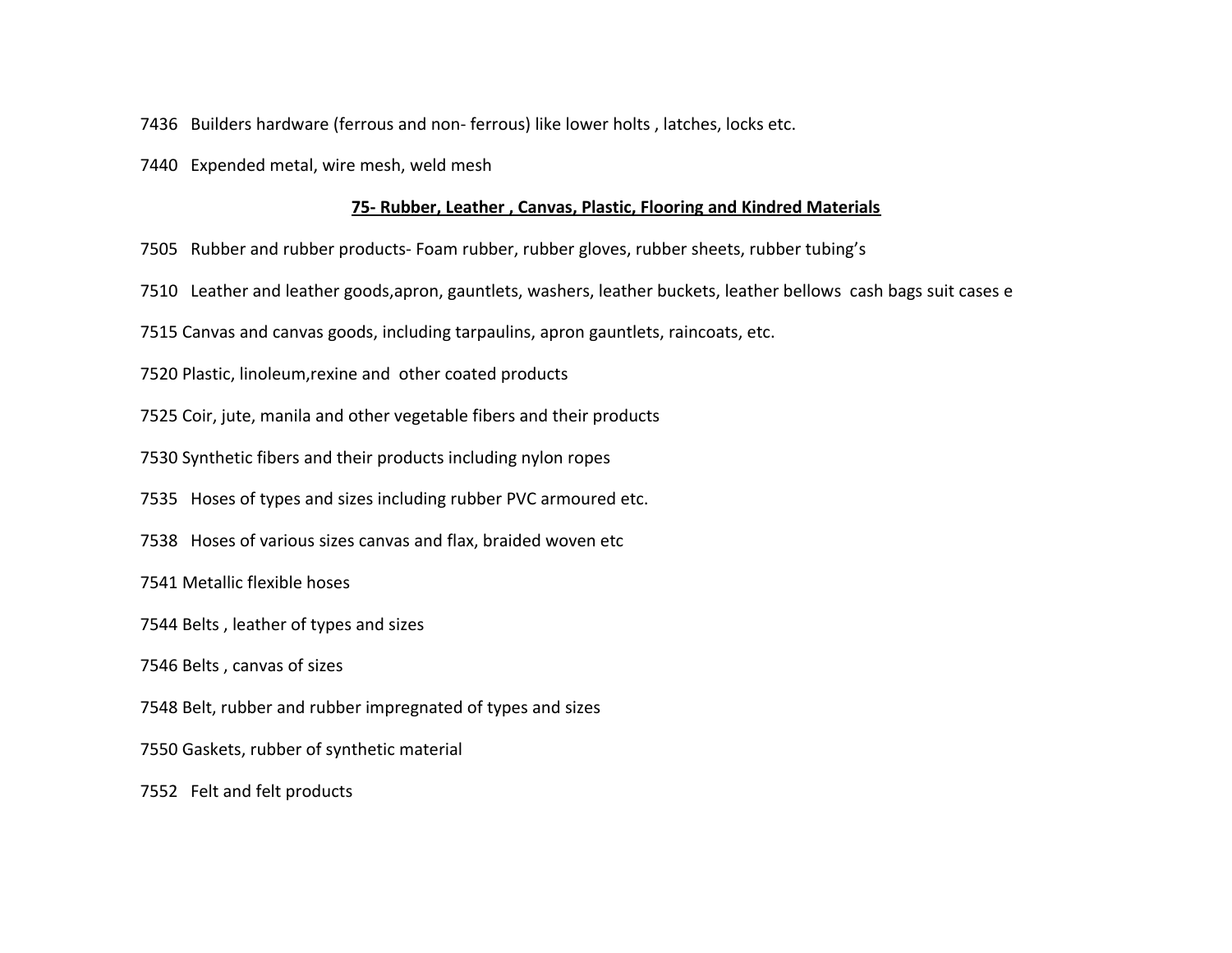7554 Hessian and its products

- 7556 Special rubber and plastic components including bonded sandwiched materials, weather strips etc. exclusively required for diesel and electric locos
- 7557 Flooring composition and crystals etc. flooring tiles, sheets etc.

## **76- Electrodes, Cutting and Welding, Accessories and Electrical Oxyacetylene**

- 7605 Electrodes and fluxes ( arc welding ferrous and non- ferrous)
- 7610 Welding rods gas welding ( ferrous and Non- ferrous)
- 7615 Electrodes holders of different types and makes
- 7620 Flame cutting machines and their spares
- 7625 Welding plants, machines and their spares electrical(including welding transformers oil and air cooled)
- 7630 Welding plant, machines and their spares mechanical consisting of blow pipes , cutting nozzles, span etc.
- 7635 Butt and arc welding plants and spares
- 7640 Welders protective equipments for eyes, face ,head etc.
- 7645 Electrodes, graphite for fumaces

## **77 – Paints Varnishes and Enamels including Painters oil**

7704 Paints and Primer

- 7706 Paints of all verities ordinary type
- 7708 Paints of all verities enamel type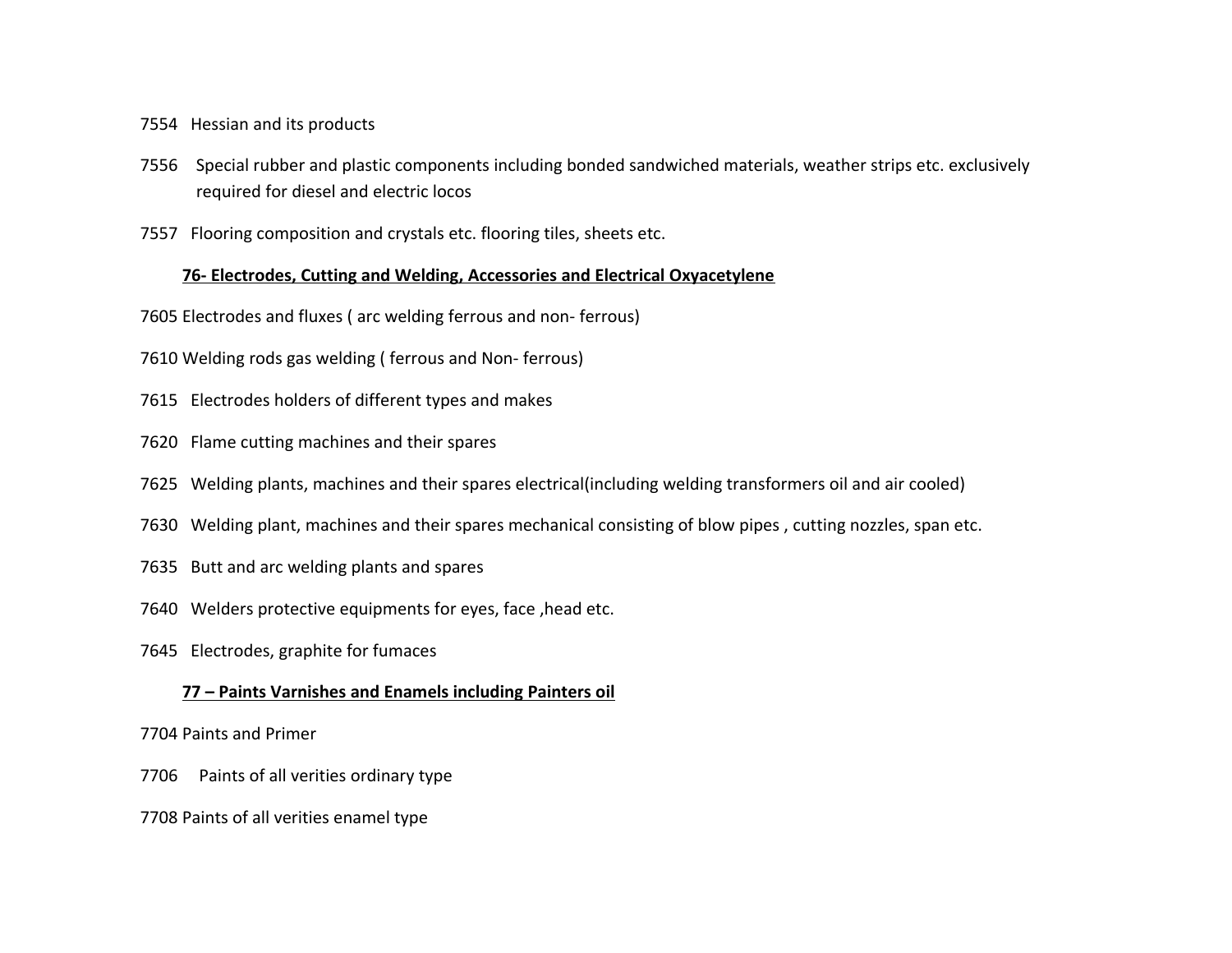Bituminous paints

Paints Acid , Alkali and heat resisting

Stove enameling paints

Spray paints ( special qualities)

Special paints not covered by standard specification

Paints luminous

Pigments of all varieties and colours

Paint removers

Special varnishes for insulating purposes

French polish and varnishes for general use

Thinners and lacquers for painting and polishing turpentine, sprit methylated etc.

Putties, wood and metal, in wet and dry form, fillers, gums resins

Distempers of all types

Linseed oil of all varieties

# **78 – Crockery Cutlery, Napery, Kitchen and Tableware Furniture and other Equipments including Clock s, Watches etc.**

Crockery porcelain, stainless steel , brass glass enamelware etc.

Crockery porcelain, stainless steel , brass glass enamelware , disposable paper plastic etc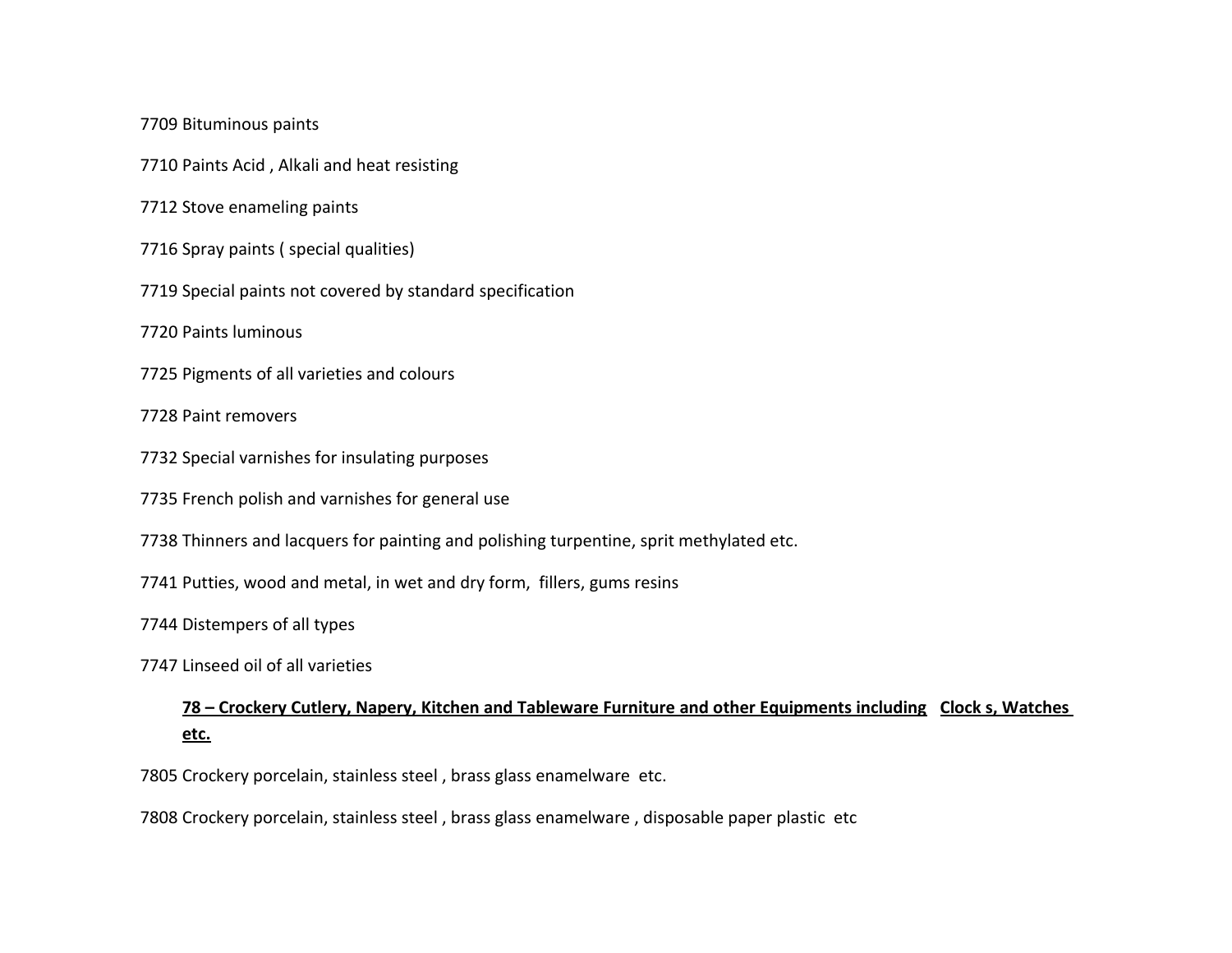## Cutlery

Utensils, non- ferrous , stainless steel etc.

Canteen and kitchen equipments, cooking ranges , hearths, stoves , hand trolleys etc.

Furniture (wooden)

Furniture steel, including hospital furniture

Clocks and waches for various types and sizes

Enamelled sign boards

Cash safes , security lockers , cash boxes

Miscllaneous items not covered elsewhere

# **79- Cloth, Clothing and Personal Equipments and Cotton Products like Cord, Twine, Ropes and Waste Cotton etc.**

Cloth cotton printed and plain (khadi)

Cloth cotton other than khadi

Cloth woollen

Cloth other types, including synthetic

Garments khadi

Garments cotton, other than khadi

Garments of all other materials including synthetic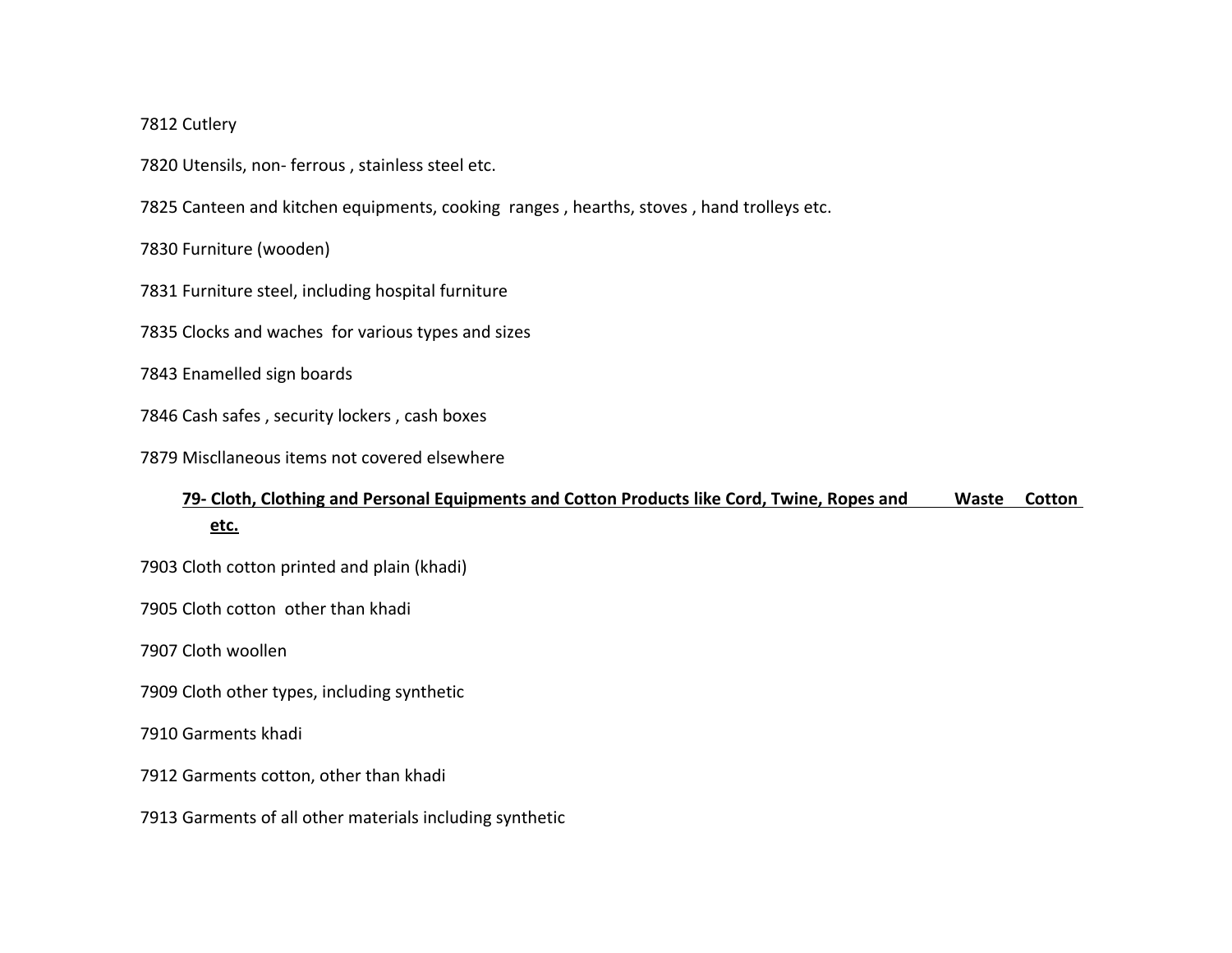Garments (woollen)

Blankets (woollen)

Hosiery cotton and woollen

Bed sheets, towels, table cloth napkins etc, of all types

Mosquitoes curtains

Mattresses and pillows (coir cotton, foam,rubber)

Garniture items, sewing threads, different quality and colours

Twines and cords

Buttons, other than metallic

Buttons metallic

Waste cotton

Yarn woollen

Caps with or without hood-water proofing

Rai coats rubberized and plastic

Umbrella hand , garden and survey

Carpets of all materials

Footwear, gumboots, shoes, leather aprons etc.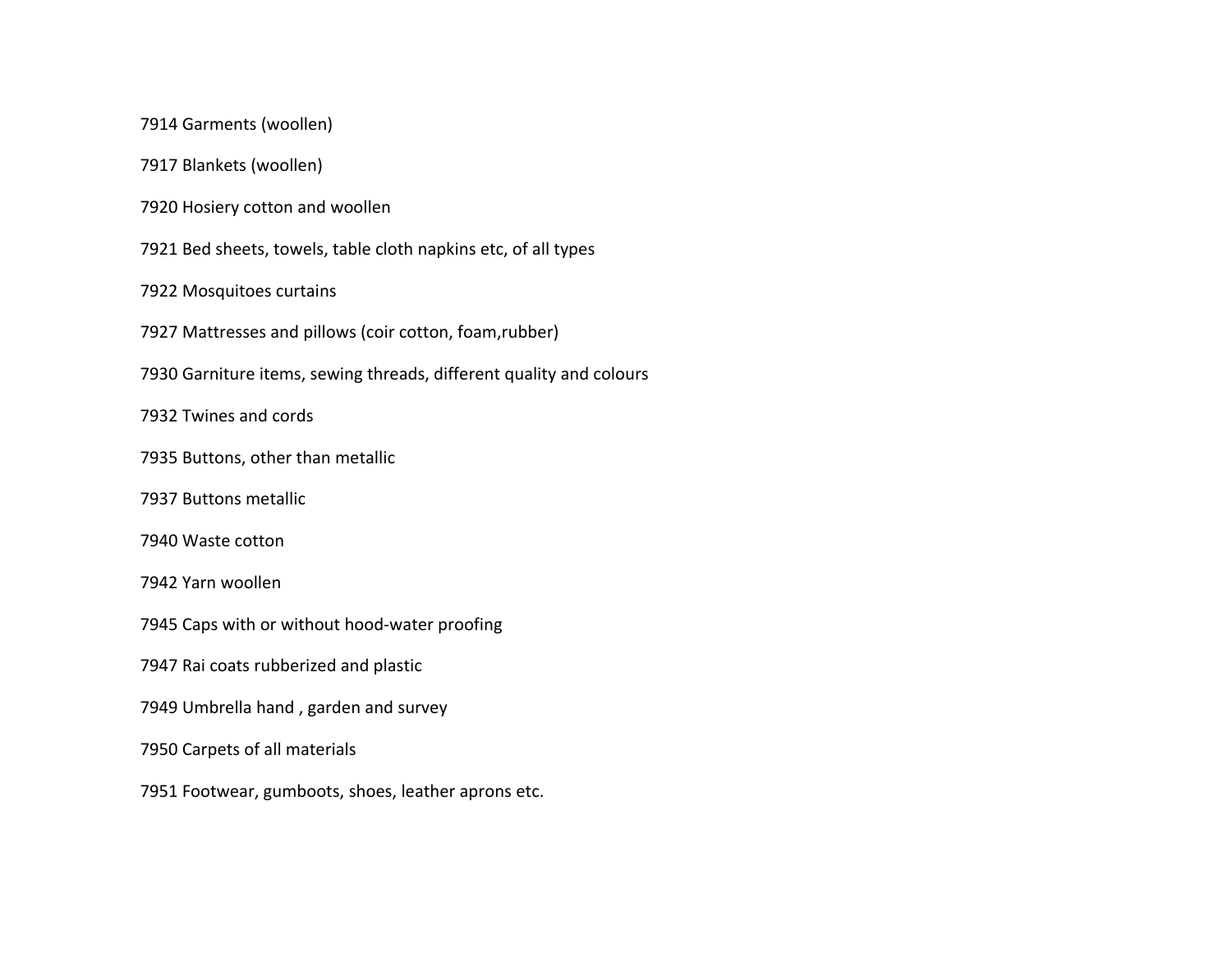Polish, boot of all colours

Flags, banner and buntings

Badges metal, whisties etc.

Badges cloth and embroidery

Water bottles, metallic, plastic etc.

Solar hat, felt hat and woollen caps, helmet, kullahs

#### **80- Petroleum and Petroleum Products**

Acids (Boric, hydrochloric, suphuric etc)

Chemicals general

Gases ( Acetylene, argon,carbon – dioxide, liquid chlorine,

Fuel oil furnance oil L.P.G.

Ashphalt tar, bitumen products

Prevennatives and rust removers.

Rust preventives and rust removers.

## **81- Acids, Chemicals and Chemical Products ( Including Saops, Disnfectants and Wxplosives) and Vegetable oil**

Acids (boric, Hydrochloric, Suphuric etc)

Chemicals general.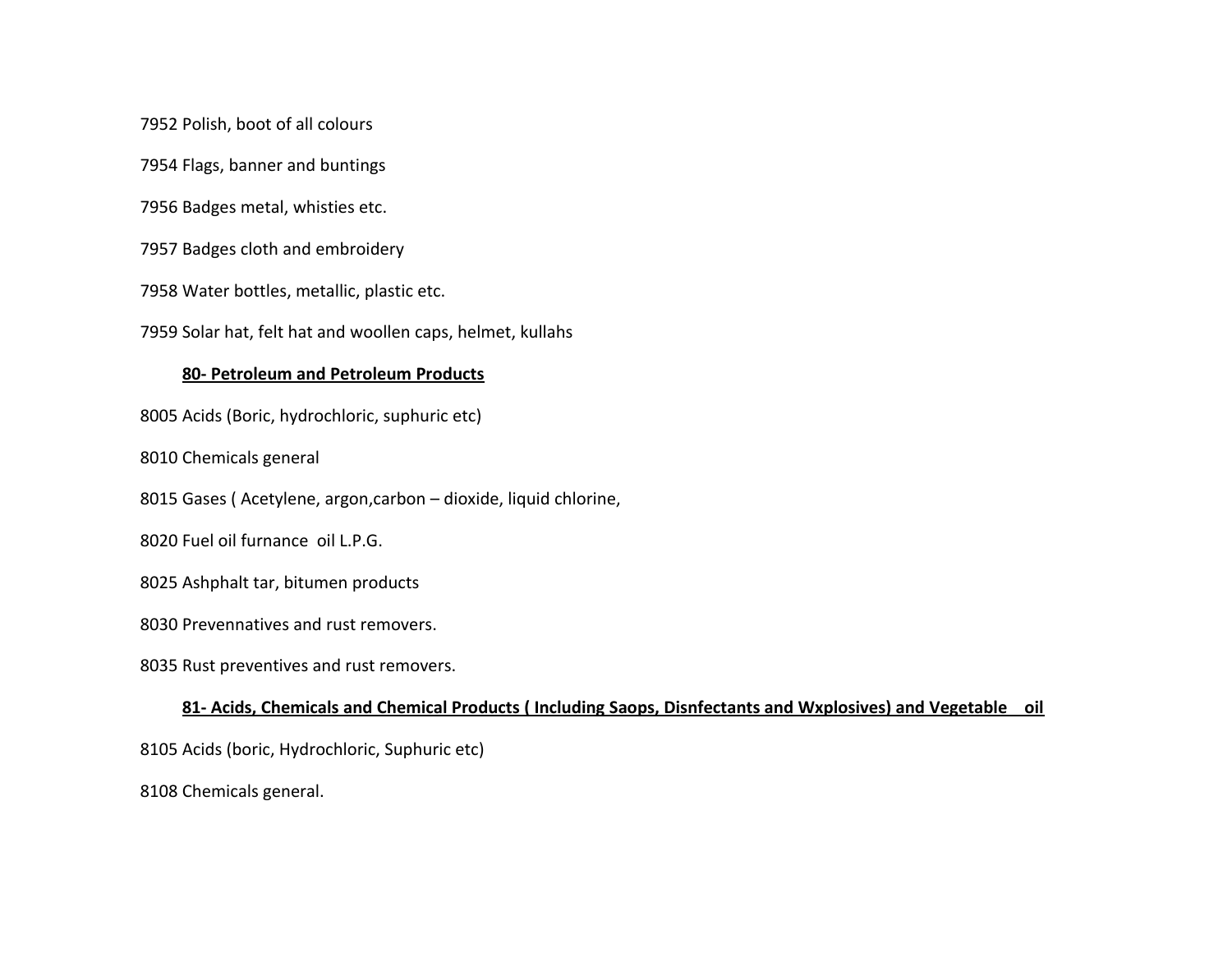Gases ( Acetylene, argon, carbon –dioxide, liquid chlorine, oxygen, nitrogen, Freon and other refrigerants.

Soaps and detergents, cleaning compounds

Tallow , waxes, rosin etc.

Disinfectants decodrants and insecticides

Explosive items fog signals

Vegetable oil

Oils edible

Chemicals for electroplating and case hardening

Chemicals for water softening.

Chemicals for foundry use ( other than foundry snad)

Calcium carbide

Naphalene.

Metal polish in liquid paste and powder form.

Graphite and plumbago

Foundry sand.

Limestone , chalk.

## **82- Drugs, Pharmaceuticals, Hospital instruments and Appliances**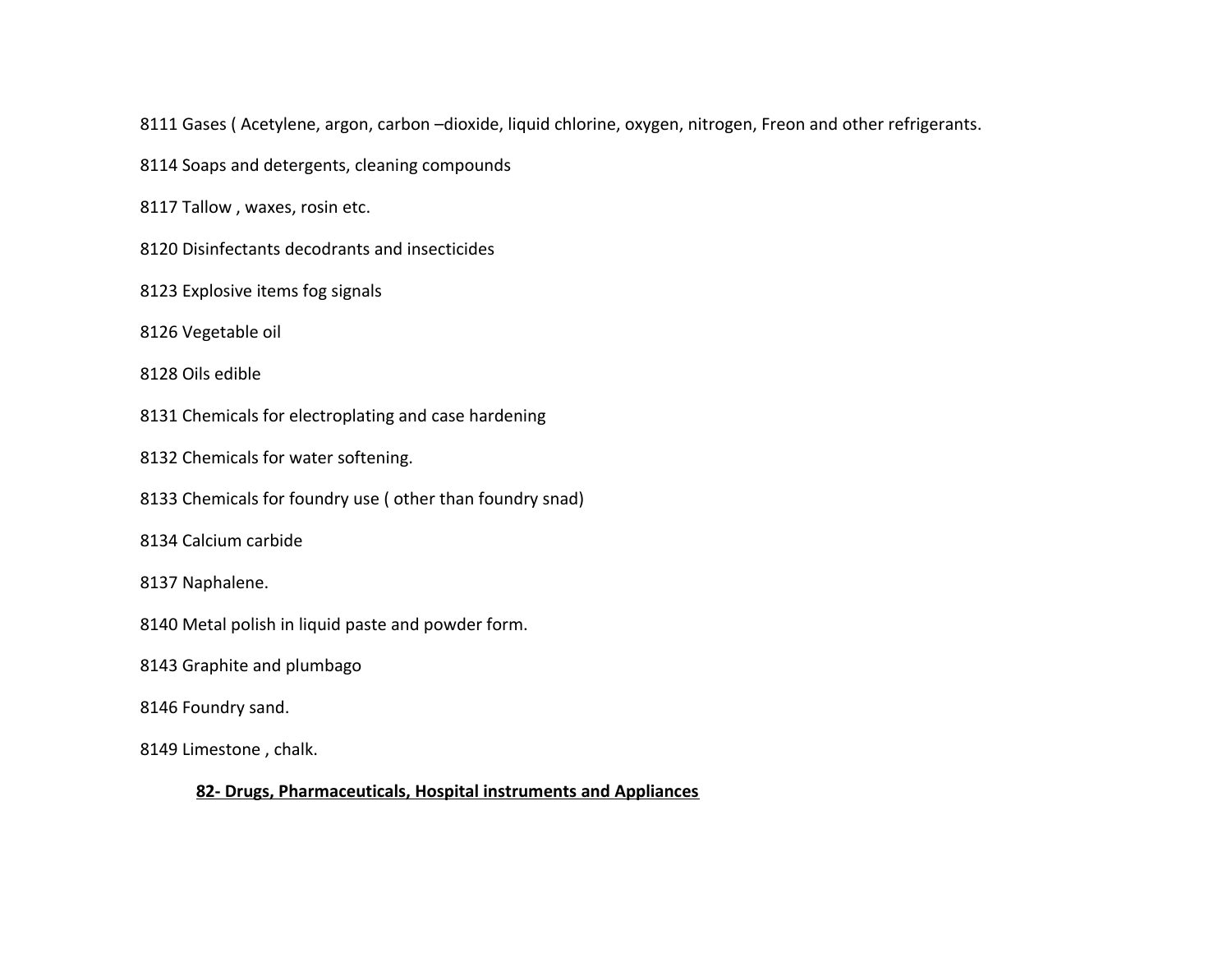Drugs and p0harmaceuticals.

Bandaging cloth, cotton absorbent etc.

First-aid kit boxes.

Medical equipments for ambulance.

Surgical instruments and equipments.

Hospital wares and equipments.

X-ray plants and other special hospital machinery

Sophisticated instruments and equipments required for hospital use not otherwise classified.

# **83- Stationary and Photographic Goods and Equipments and Laboratory Equipments not covered glaswheres elsewhere**

Paper and cloth for tracings and drawings

Paper ordinary writing typing carbon and other varieties.

paper printing flat.

paper printing in reels.

8311 Continuous stationery for EDP. Telex / Tele printer and punch cards, etc for computer.

Toilet paper.

Packing items of paper cartons, boxes kraft paper , etc.

Paper board (paste) paper board (straw), blank foolscap etc.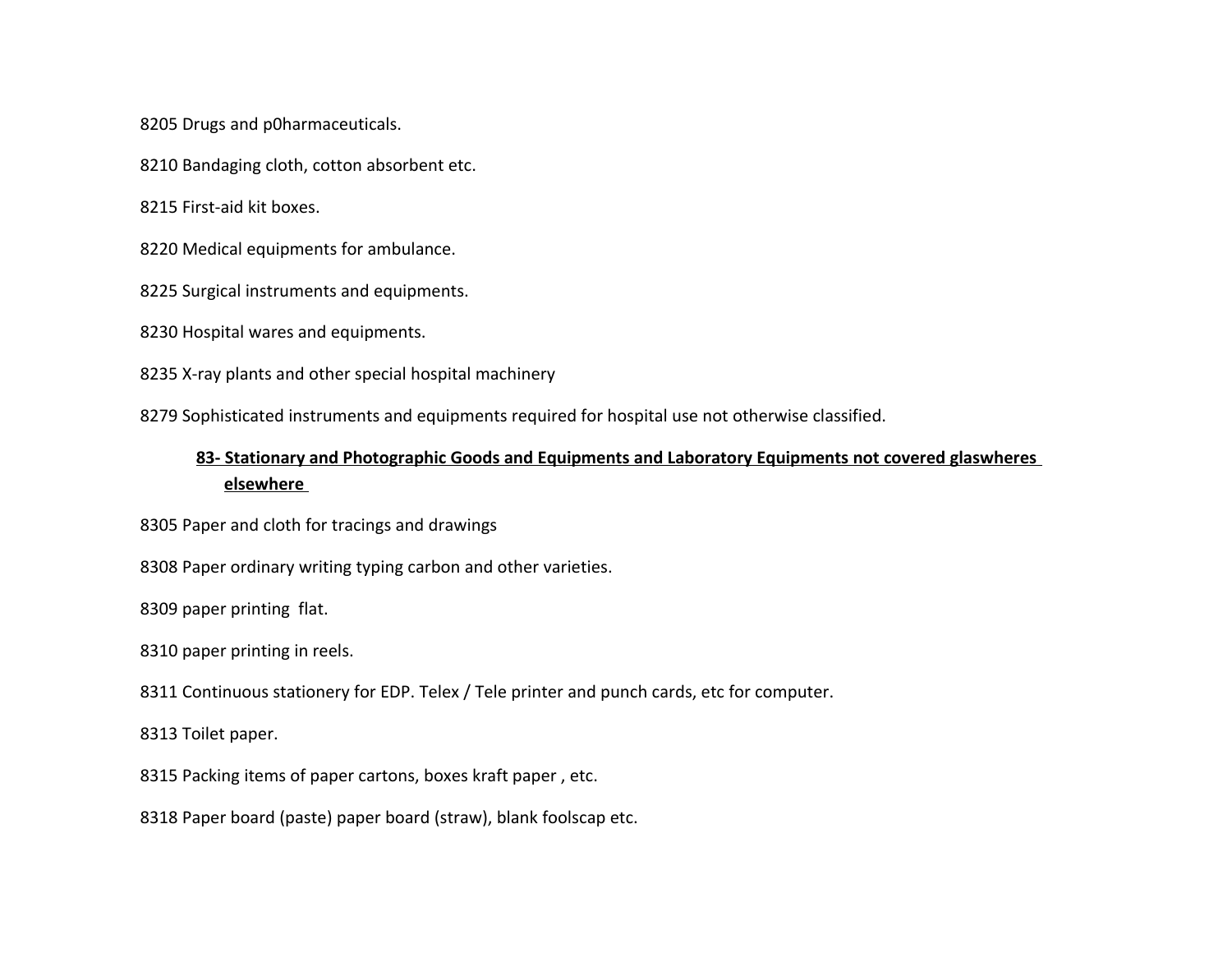Ticket boards blank card tickets.

Mathematical and drawing office equipments and materials instruments box drawing board, T-square set square etc.

Binding materials gum, dextrine powder, gur, gum etc.

 Miscellaneous stationery items like eraser rubber cellotape , signature pad, sealing was, paper weight ,pins packets, pins safety paper clips jem blotting paper nipper , ticket ink violet, files folders eyelets and writing materials ,ink pen pencils, ball pens, refills

Rubber block and stamps

Duplicating and typewriting machines spares, etc

Paper ammonia, ferro prussiate, etc

Printing ink of all colours

Photographic goods and equipments, photographic films X-ray, photographic papers chemicals.

8347 Laboratory and scientific equipment, glass receptacles, instruments measuring . weighing etc.

Types for composing.

#### **84- Refractories,Glass, Glass substitutes , Asbestos Fibre and Packing materials**

Fire bricks – moderate heat duty

Fire bricks – high heat duty

Tiles refractory for electric furnace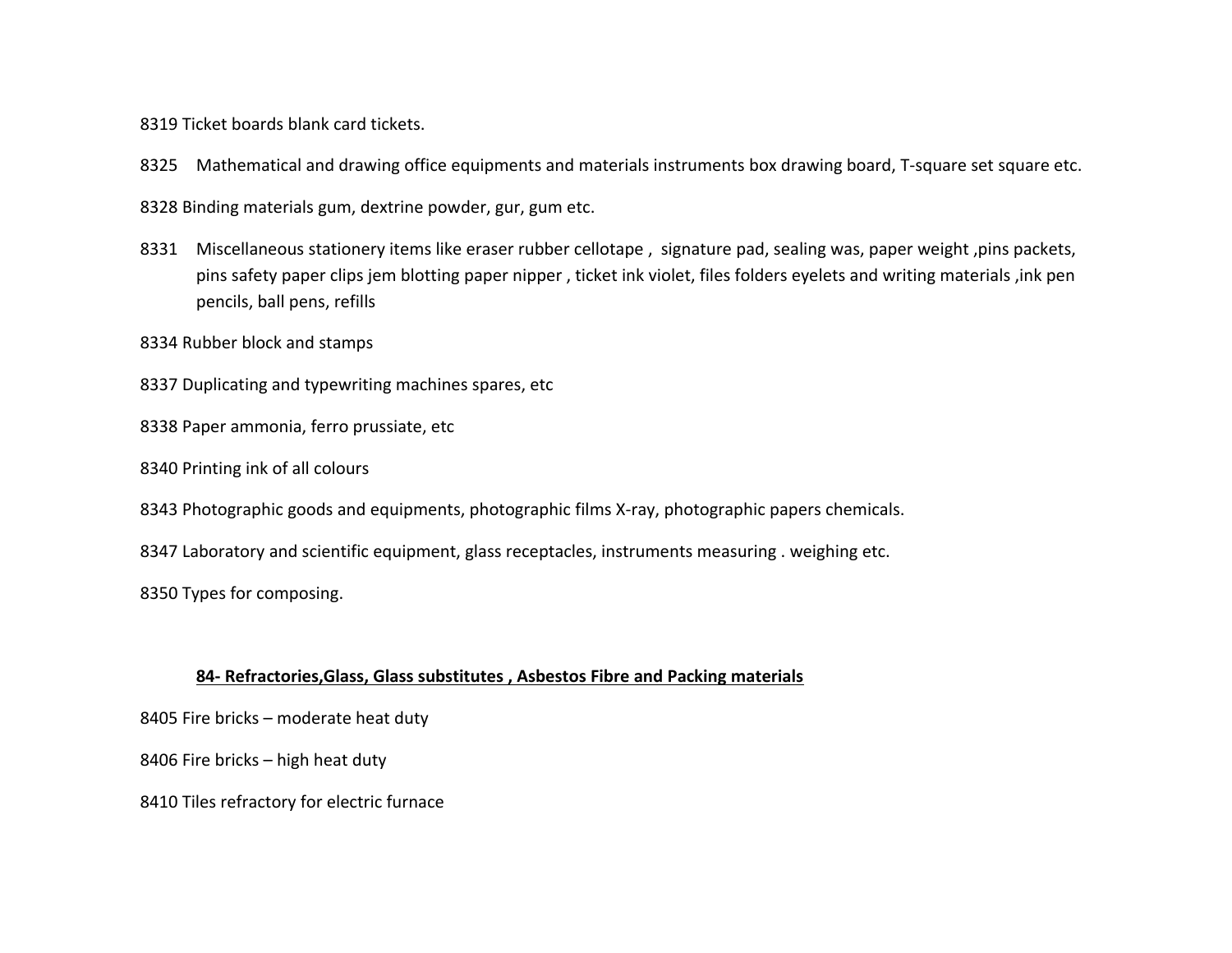- 8413 Fire clay and mortars
- 8417 crucibles and accessories
- 8421 Mirror of all size and types
- 8424 Glass sheets toughened and laminated
- 8425 Glass items ( other than those covered elsewhere)
- 8429 Cork sheet
- 8432 Fiberglass products
- 8436 Tapes adhesive
- 8440 Adhesive araldite, rubber jointing solution , fevicol
- 8445 Jointing and Packing materials

## **85- Ball and Roller Bearings**

- 8505 Ball bearing of all types
- 8510 Thrust ball bearing single and duble row
- 8515 Roller bearing of all types spherical self aligning cylindrical taper etc. including those needed for rolling stock
- 8520 Needle bearing
- 8525 Bearing husing , and roller steel for bearing
- 8579 Special bearing not otherwise classified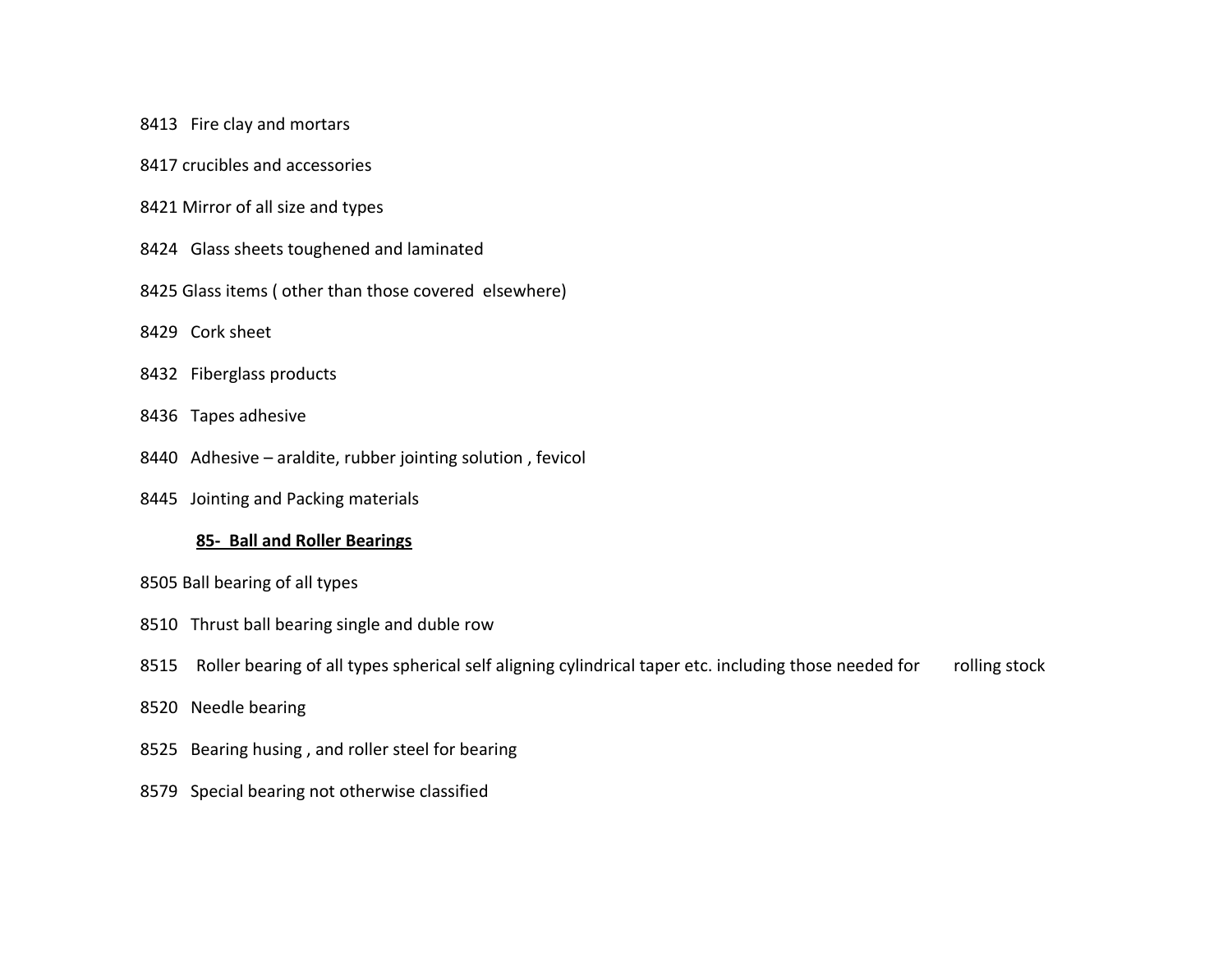#### **86- Fire- Fighting Equipments**

- 8605 P ortable fire exiguishers of all types ,
- 8610 Refills for fire exingushers.
- 8 615 Fire-fighting equipments complete equipped with pumps hoses and nozzies.

#### 8616 Spares for the above.

## 8620 Fire boses and copling s.

- 8625 Fire –fighting buckets (sand and water)
- 8630 Hydrants , fire.
- 8635 Sirens

#### **90- Raw materials (Ferrous**)

- 9005 Pig Iron of all grades
- 9007 Ferrous for melting
- 9009 M.S. channels I. Beams, Angales Tees
- 9011 M.S. section ( Flats, round bars torsteel , squares, hexagonal etc.)
- 9013 M.S. plates and sheets
- 9015 Tin plate, strips,hoops and sheets
- 9017 Spring steel wires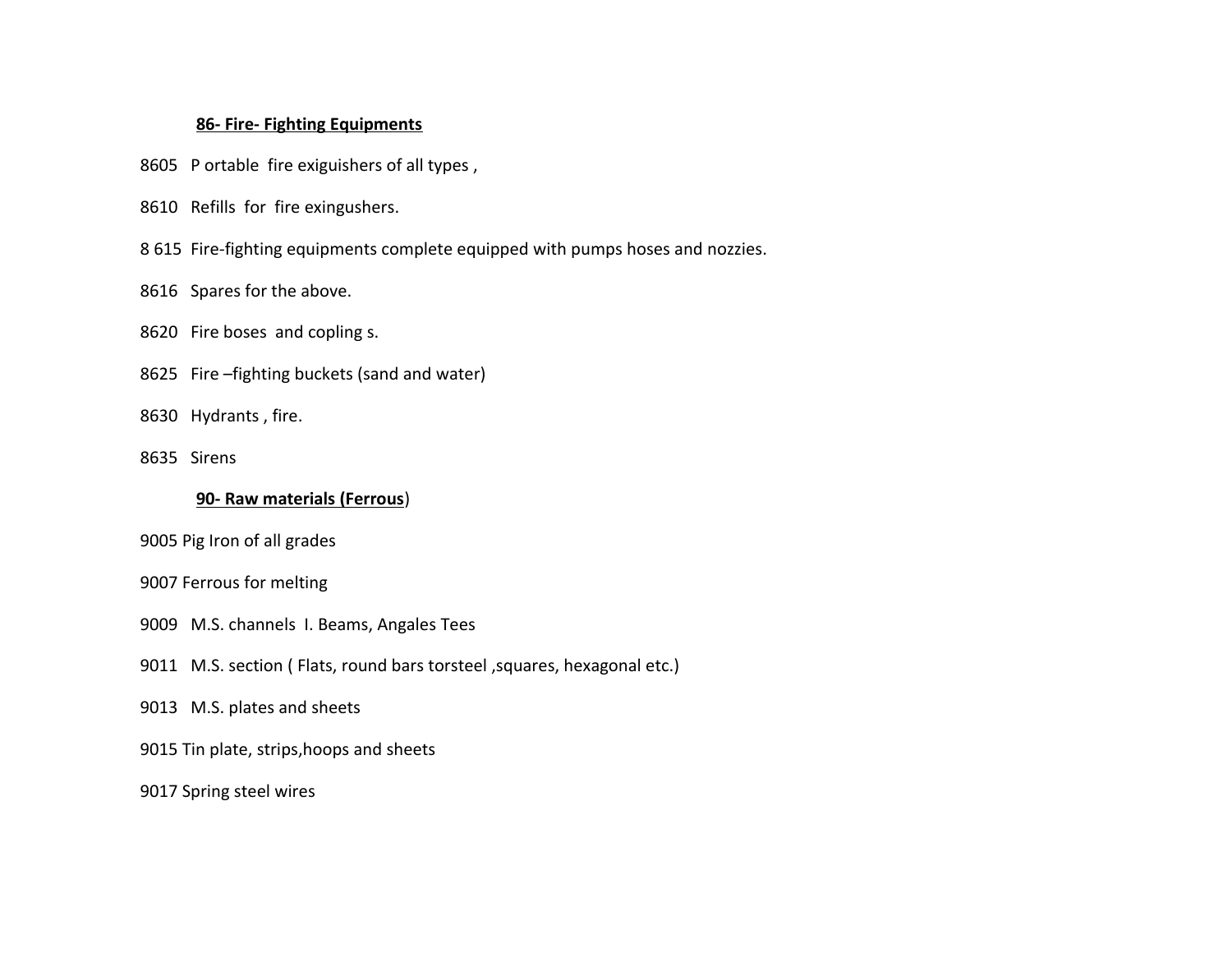- 9019 Spring steel rounds, volute section and flats
- 9021 Tools steel ( die block flats steel H.S.S. etc.
- 9023 Stainless steel sheets and sectins
- 9025 Ferrous alloys
- 9027 Blooms, slabs, billets
- 9029 Special steel section
- 9031 steel plates and sheets other than mild steel
- 9033 M.S. wire of all gauges
- 9035 High tensile wires and rods
- 9040 Steel shots grits and balls

## **91- Non Ferrous Metals**

9105 Non ferrous virgin ingots for melting

- 9107 Non ferrous alloy ingots for melting
- 9111 Non ferrous scrap for melting
- 9113 Non ferrous section
- 9117 Non ferrous bars, flats, squares, rounds,hexagonal, tubes, pipes etc.
- 9119 Extrusions aluminium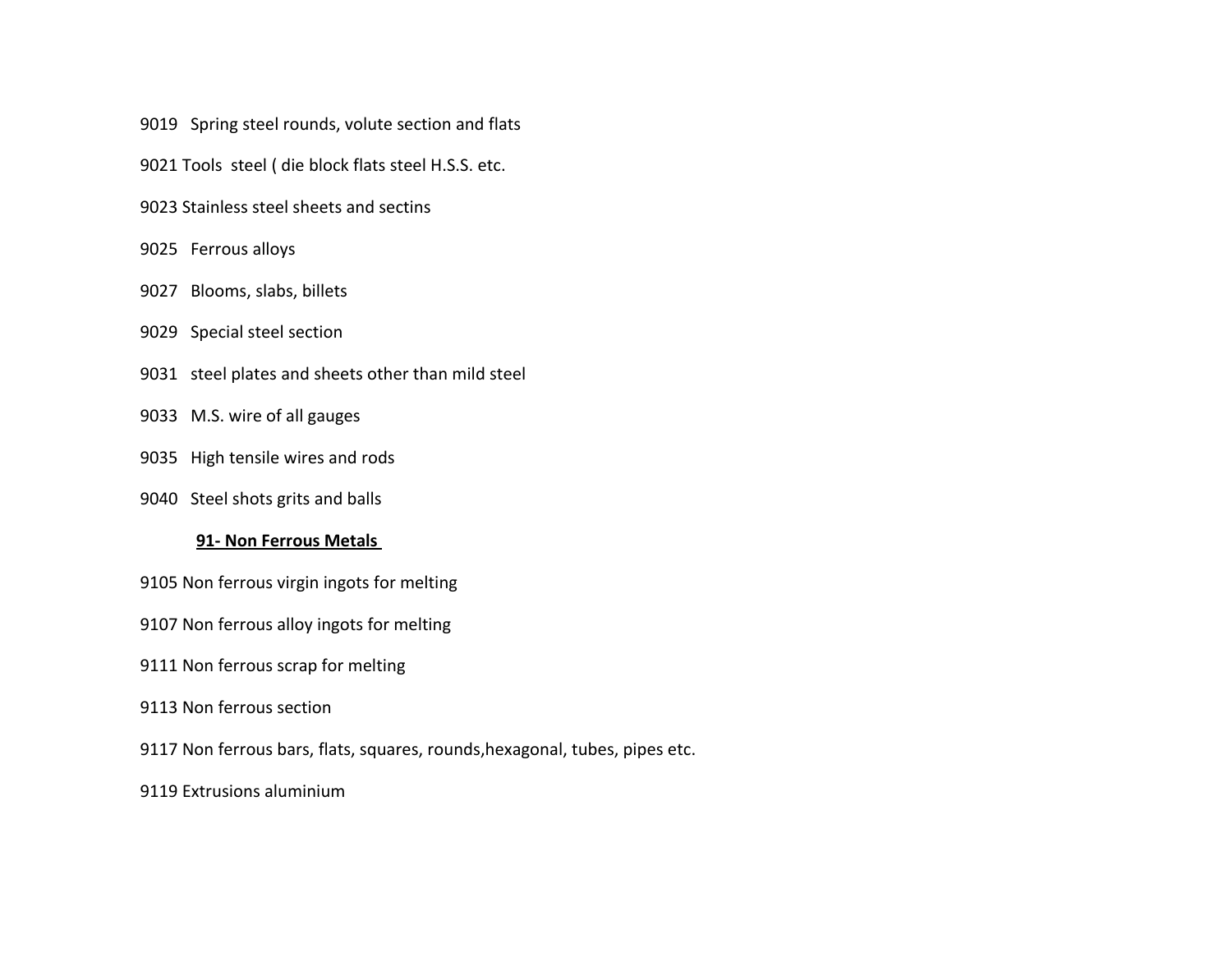- 9122 Non ferrous sheets, pipes and wires
- 9125 Non ferrous suitable for springs (phosphor, copper etc,)

#### Lead seals

Lead Wool

Precious metals like silver, nickel etc.

9179 Special Non ferrous items not listed elsewhere

## **92- Fuel other than Petroleum Products**

Coal and coke

Charcoal

## **93- Timber**

Logs teakwood

Logs hardwood

Sawn timber including scantling of all types

Softwood

Ply woods and veneer etc of all types

Bamboo's ballies etc.

Miscellaneous not covered elsewhere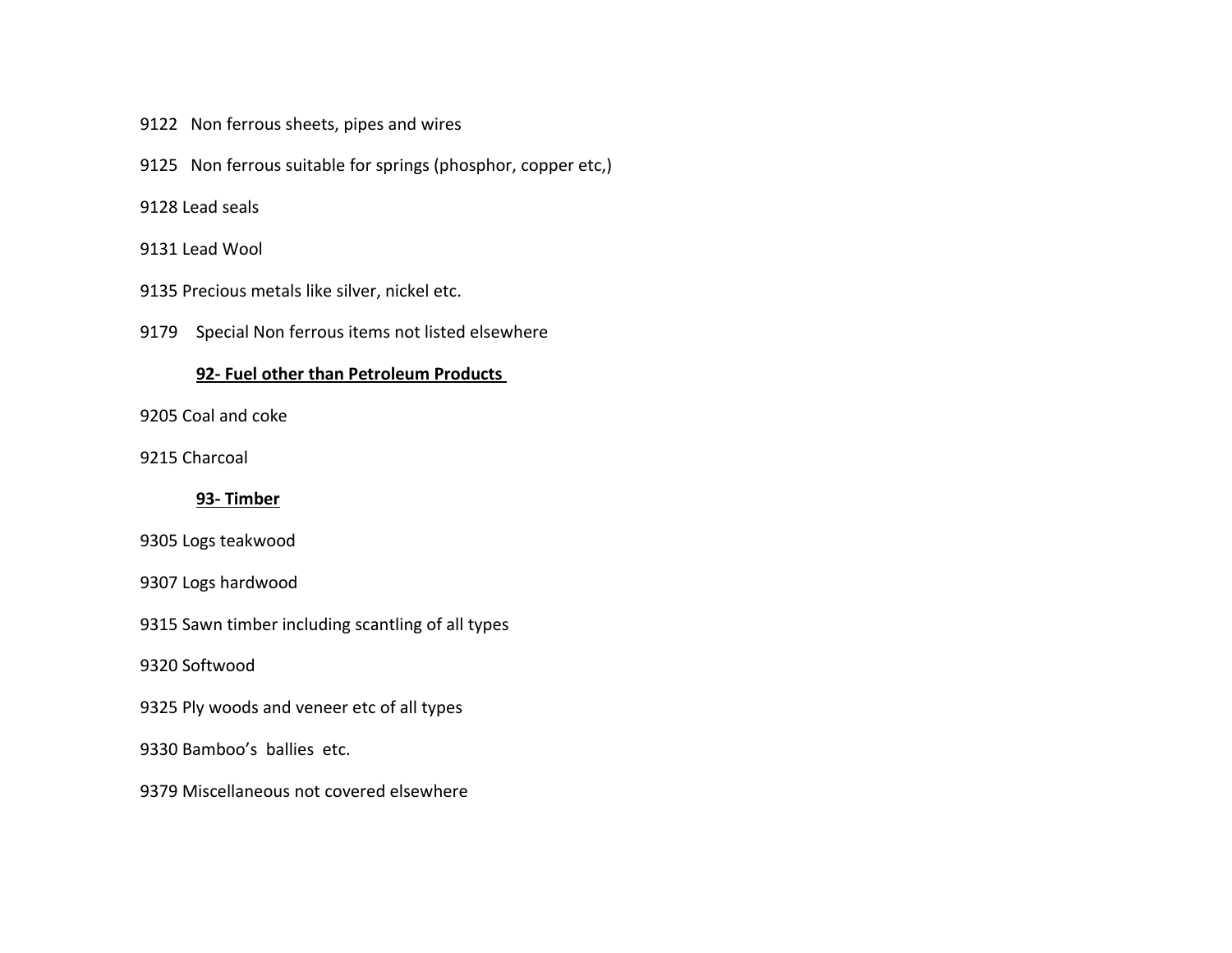#### **98- Scrap Marchants**

Ferrous scrap merchants general

Non Ferrous scrap merchants general

Re-rollable ferrous scrap merchants

Industrial scrap merchants

Machinery scrap merchants

Turing and borings scrap merchants

Timber scrap merchants(including shavings saw dust)

Drums / Barrels merchants

Waste paper merchants

9831 Miscellaneous scrap merchants

Auctioneering contractors

2.9 MONITORY LIMITS: - The firms are registered for various monitory limits as under:

- a) Rs. 40 lakhs and above , b) Between 10 to Rs. 40 lakhs, c) Between 05 lakhs to Rs. 10 lakhs ,
- b) d) between 01 lakh to Rs. 05 lakhs, e) Up to Rs. 01 lakh.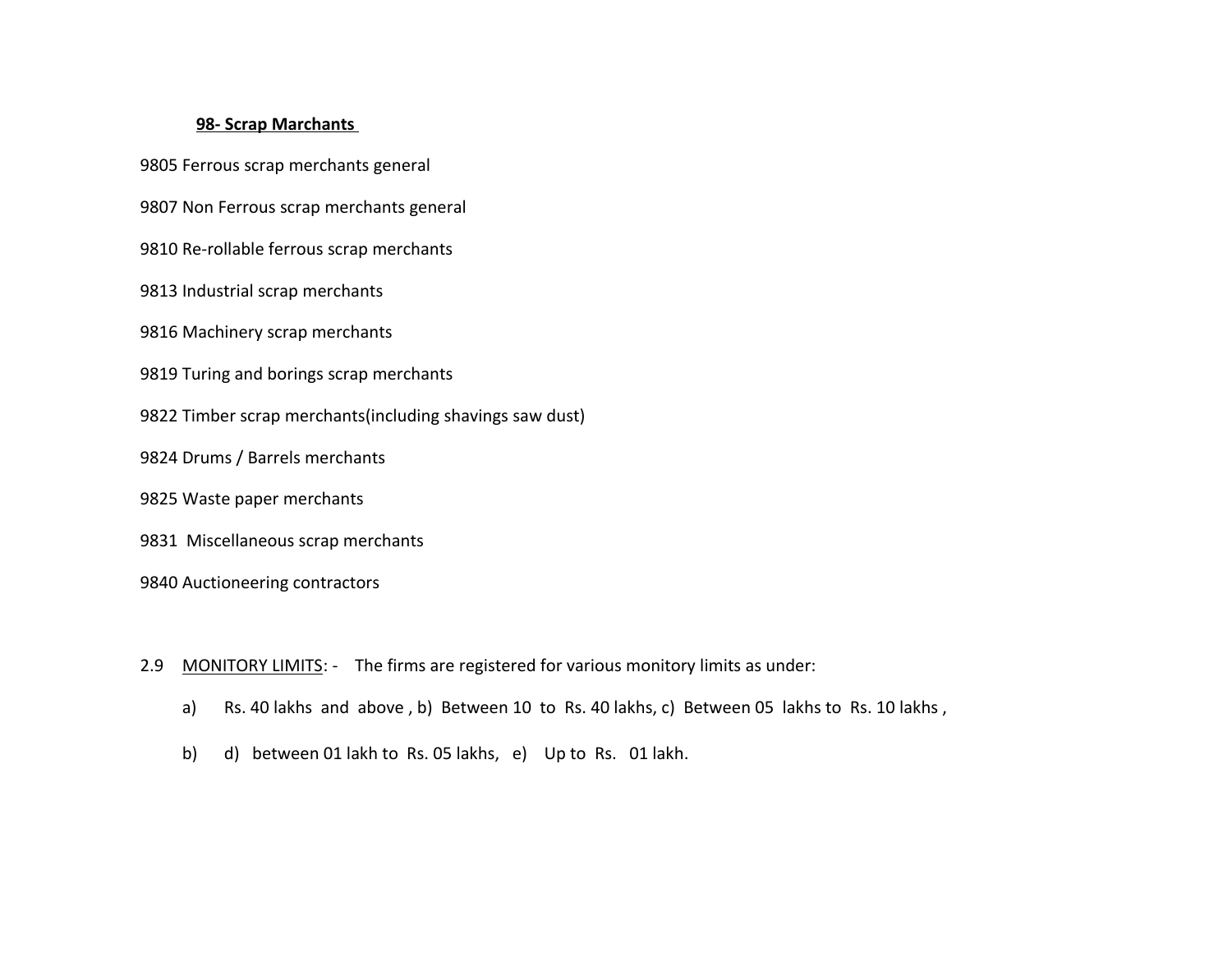CHEK LIST FOR REGISTRATION OF FIRM